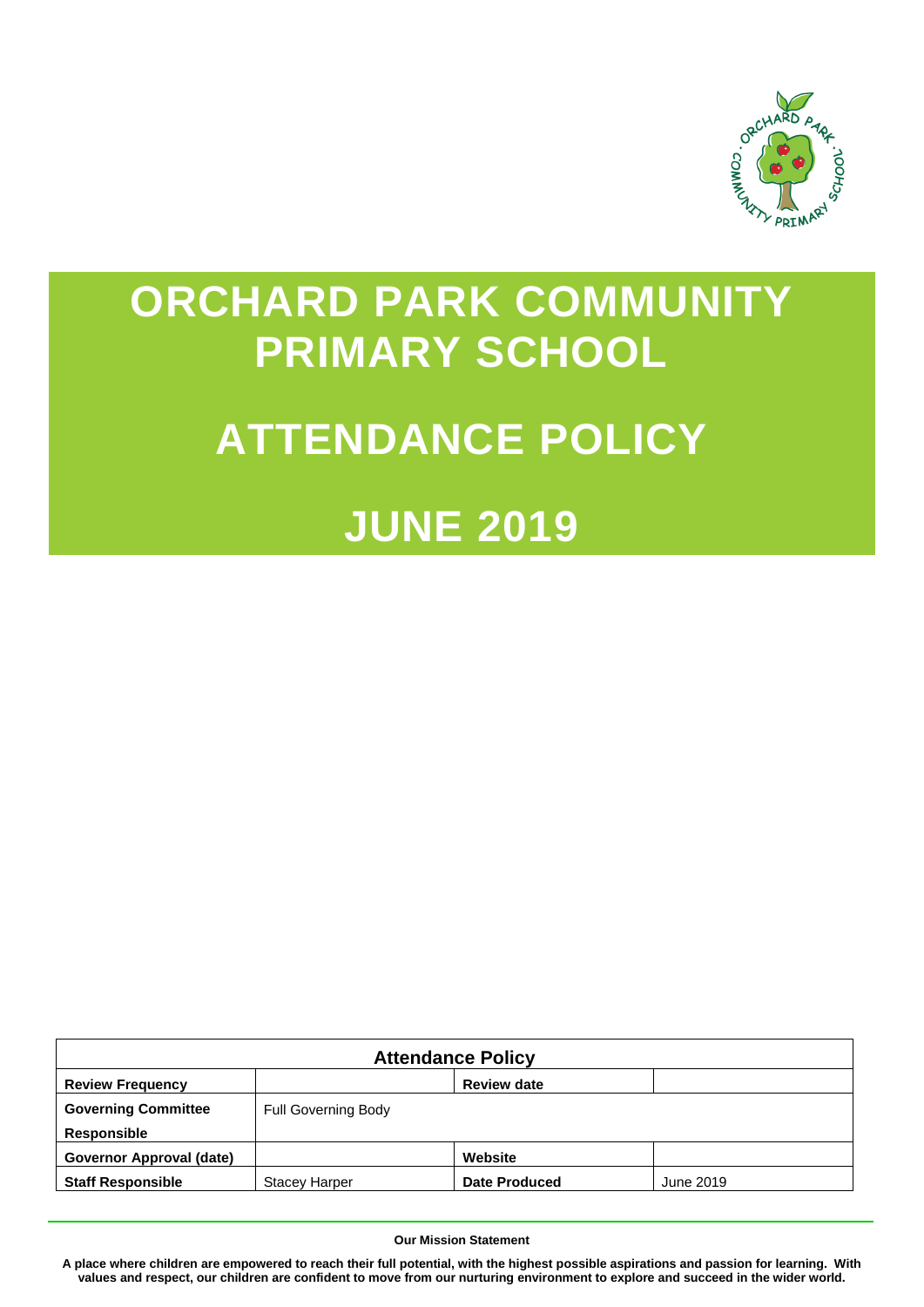### **Aims**

- To emphasise the importance to all pupils and their families that maximum attendance at school is vital for achieving their full potential.
- Parents of all new children arriving to the school will be given a copy of the Attendance Policy and will be asked to sign to confirm that they have read it and will support the school in promoting good attendance.
- To reinforce the notion that every child has a right to access the education to which they are entitled and that parents are responsible in law for the regular and punctual attendance of their child.
- To make explicit to all (pupils, parents/carers, teachers) the school's expectations on attendance levels and support strategies to help pupils maximise their attendance.
- To stress the need for home and school to work in partnership to achieve high attendance.

# **Purpose**

Regular attendance at school is vital. Put simply, absence means *missed* learning; without it the learning process becomes fragmented and unsatisfactory. Orchard Park Community Primary School wants each and every child to have the best possible attendance at school to enable them to reach their full potential. There is a strong link between good school attendance and achieving good results for children. Children who frequently miss school may fall behind in their work which may affect their future prospects. Absence may also have an effect on friendships. Young people who are frequently absent from school are more likely to become involved in, or be a victim of crime and anti-social behaviour.

Under the *Education (Pupil Registration) Regulations 1995* the Governing Body is responsible for making sure the school keeps an attendance register that records which pupils are present at the start of both the morning (9:00am) and the afternoon (1:15pm) sessions of the school day. This register will also indicate the reason for an absence and whether it was authorised or unauthorised.

The school sees **96% attendance or above as the target for all pupils**. Amendments to the *Education (Pupil Registration) Regulations 2006 and September 2013* make clear that Headteachers may not authorise holidays (or other leave of absence) in term time unless there are very exceptional circumstances. The school upholds these regulations and supports the use of financial penalties and court action where necessary.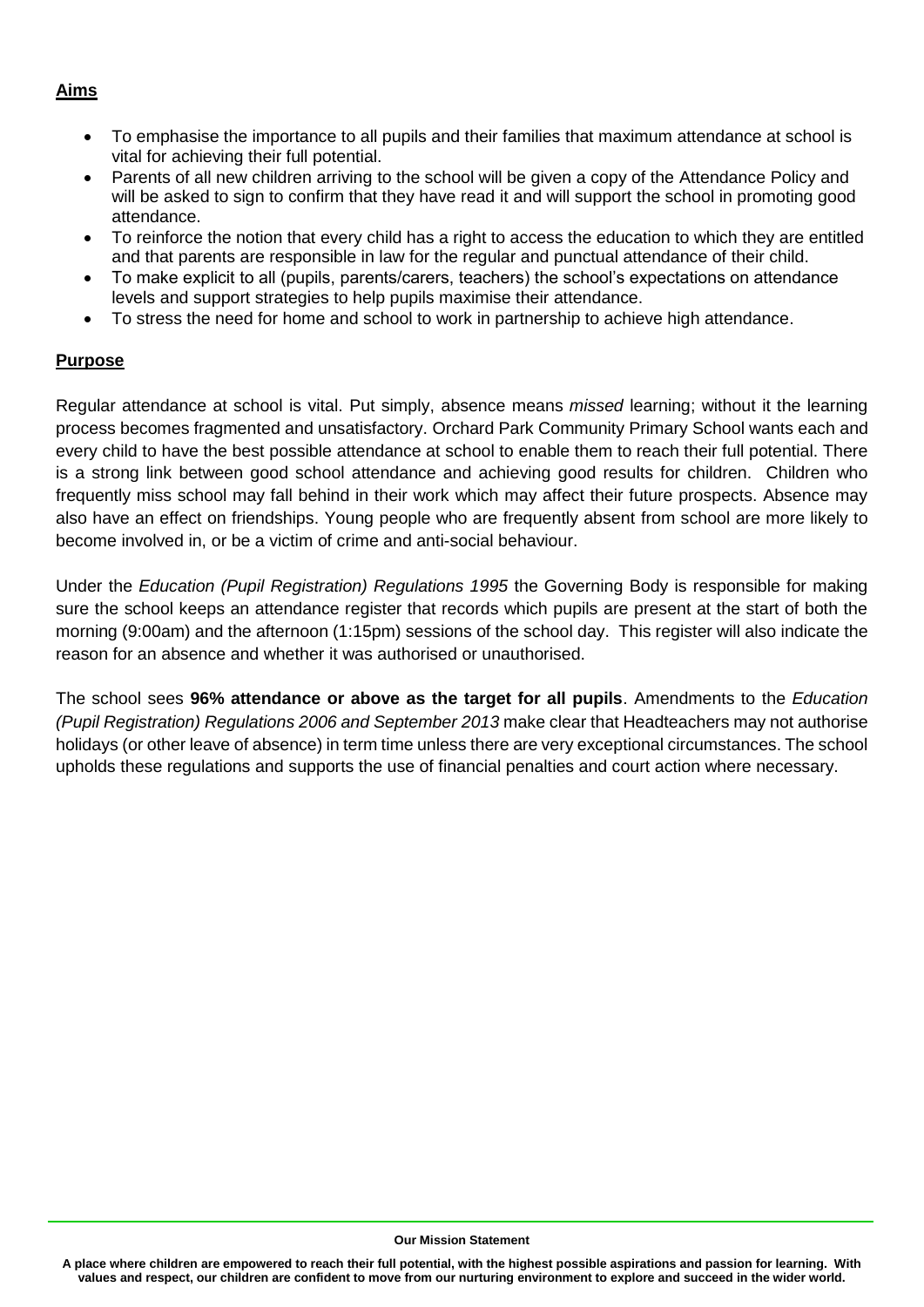### **Promoting Good Attendance**

Good attendance will be celebrated on a weekly basis. Every Monday, pupils will be presented with a class certificate identifying their attendance percentage for the previous week. Classes will compete for the highest attendance and receive a visit from Lightning Bear as a prize. Every half term we will hold an attendance ceremony. Pupils who have achieved 100% attendance receive a certificate and a small stationery prize.

At the end of the year, any child achieving 100% attendance wins an attendance cup. If a child achieves two years attendance at 100%, they are rewarded with a £10 book voucher at the end of year service. This prize will be increased each year that the child achieves 100%.

# **Absence During Term Time**

#### **Authorised Absence**

An absence is classified as authorised when a child has been away from school for a legitimate reason and the school has received notification from a parent or carer. For example, if a child has been unwell and the parent emails or telephones the school to explain the absence.

Only the school can authorise any absence. Parents do not have this authority. Consequently not all absences supported by parents will be classified as authorised.

#### **Unauthorised Absence**

An absence is classified as unauthorised when a child is away from school without the permission of both the school and a parent.

Therefore, the absence is unauthorised if a child is away from school without good reason, even with the support of a parent. This includes children who arrive after 9:20am, when registers are closed. These absences will affect the child's overall attendance record which is monitored by the Education Welfare Service and remains on their school file.

#### **Persistent Lateness and Punctuality**

It is the duty of parents/carers to ensure that children attend school regularly and punctually. This encourages habits of good timekeeping and lessens any possible classroom disruption. School starts at 9:00am when the morning register is taken. Children may enter their classrooms from 8:50am when the school gates open. It is important to be on time, as the first few minutes of the school day are often used to give out instructions or organise school work for the rest of the day. If a pupil misses this short but vital session, their work for the whole day may be affected. Late arrivals are disruptive to the whole class and often unsettling for the child.

Parents who arrive after the gates and classroom doors are closed must bring their child into school through the school office reception. Parents must sign their child's name in the late book, giving a reason for the lateness. The child will be marked as 'L' (late) in the register with the reason noted and number of minutes late entered.

If a child arrives at school after 9.20am this will affect their attendance rate percentage, as they were absent at registration. This applies in all cases for being late, including travel delays. Parents must sign their child's name in the late book, giving a valid reason for the lateness. Lateness after 9:20am will be marked as 'U' (unauthorised absence) and will count towards the child's overall attendance record.

Parents of those children who are regularly late arriving to school may be invited to make an appointment with the Headteacher/Deputy Headteacher to investigate reasons for lateness and suggest solutions to enable more punctual attendance.

#### **Our Mission Statement**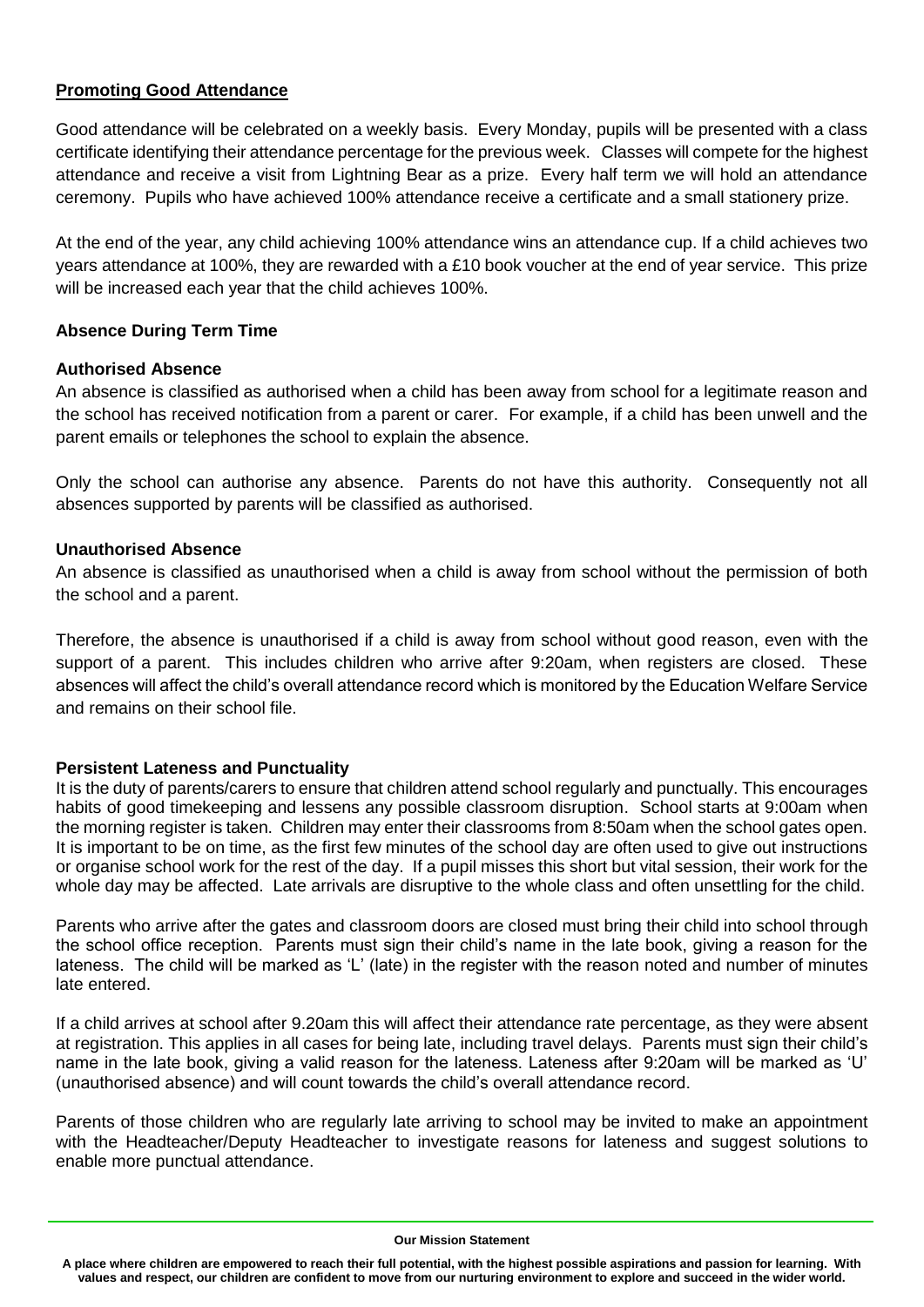The late book is monitored weekly by the school and the Educational Welfare Officer when she visits. In the case of repeated lateness (2 or more times in one week), an email will be sent home to parents notifying them of this advising them on how many occasions their child has been late that week and how many minutes of education they have missed due to this (Appendix 7). A half termly email will be sent when parents have received three or more late emails during a half term period (Appendix 7).

### **What Happens When a Child is Absent**

When a child is absent, the class teacher will record the absence in the register, using the appropriate code, or if the reason has not yet been established, recording 'N'. At 9:20am each morning, office staff will check the class registers and begin contacting parents/carers of any child who is absent but whose absence has not been reported by that parent/carer. Calls to parents/carers will be made by 10:20am.

On the first day of a child's absence, parents are asked to contact the office to give the reason for the absence before 9:30am. This may be done by phone, email, letter or in person. Parents are to contact the school office every other day if their child is absent for more than one day.

If a child has a medical or other necessary appointment, parents should contact the office prior to the day of the absence. If a child is absent due to illness for longer than 3 school days, medical evidence may be requested by the school.

If there is any doubt about the whereabouts of a child, the class teacher should take immediate action by notifying the school office. The office staff will then be in contact as soon as possible with the parent or guardian, in order to check on the safety of the child. If no contact is made with the parent/carer and there are concerns about the child's well-being, a home visit may take place or contact made with outside agencies.

Should the pupil have been absent for two continuous weeks without a satisfactory explanation having been received, or should there be child protection or other immediate welfare concerns, then the school may of course make an earlier referral to the Education Welfare Officer, Parent Support or Social Care. Should the child be currently involved with Social Care, the child's social worker should be notified immediately

#### **Requests for Exceptional Leave of Absence**

A minority of parents continue to cause disruption to their children's education by withdrawing them from school during term time for the purpose of a family holiday. Many of these parents mistakenly believe that they have a 10-day holiday 'entitlement'.

Children of school age who are registered at a school must, by law, attend that school regularly. Regular attendance is the best way of ensuring that a child makes the most of the educational opportunities which are available to them. Absence during term time, as a result of term time holiday, interrupts continuity of teaching and learning, disrupts the educational progress of individual children and creates disruption in schools. Orchard Park Community Primary School therefore strongly discourages holidays being taken in term time and will not authorise term time holiday.

#### **Our Mission Statement**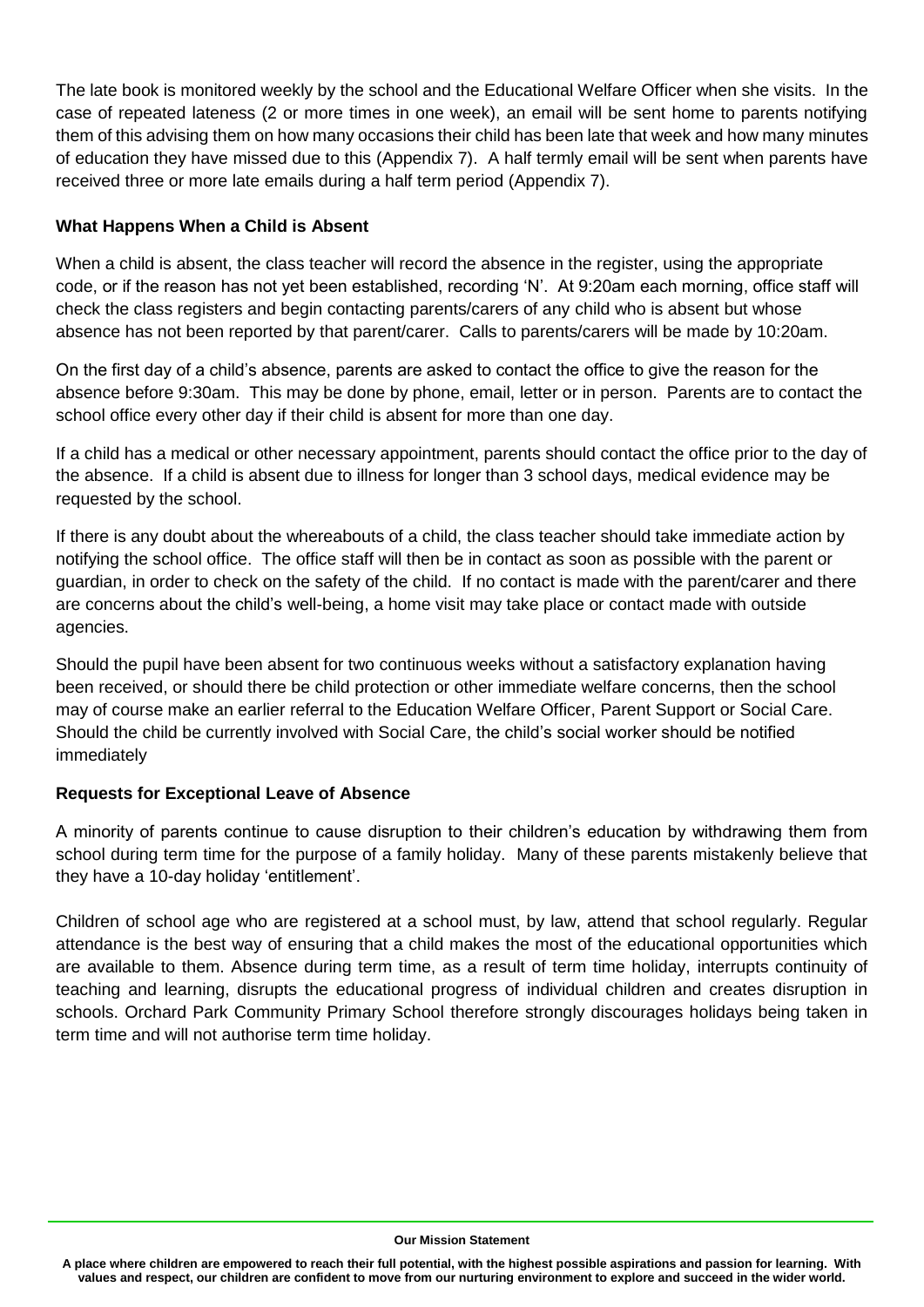#### **Guidance for Parents**

Orchard Park Community Primary School follows the DfE guidelines, which took effect from September 2013 and state that requests for leave can only be granted in 'exceptional circumstances'. Parents/carers should understand that any request for leave of absence in term time leave will be treated on an individual basis. Decisions to authorise absence will be based on individual family circumstances. The school will not, as a rule, agree to leave of absence during term time unless there are exceptional circumstances. **In all cases, absence will not be authorised unless an 'Application for Leave of Absence from School During Term Time' form has been completed (Appendix 5) and the Headteacher deems the circumstance to be exceptional.** Exceptional circumstances will not include financial restraints and making use of holiday discounts. Please see Cambridgeshire County Council's document "Absence from School for Exceptional Circumstances – A Guidance for Parents". A copy of this is available on our school website under "Information for Parents" and "Absence".

As of 18<sup>th</sup> April 2017, any parent/carer who takes a child out of school for term time leave of more than 6 consecutive session (3 days) over a 4 week period, not authorised by the school (under the exceptional circumstances rule), may receive a Penalty notice fine.

Orchard Park Community Primary School will communicate the details of leave of absence taken in term time through:

- the school's overall attendance policy;
- school newsletters:
- parent induction evenings/parents' evenings.

Orchard Park Community Primary School will use an '**'Application for Leave of Absence from School During Term Time'** form (Appendix 5). Occasionally, parents/carers take their children on holiday without requesting a leave of absence. If the school suspect that this has happened, a 'Suspected Holiday' Letter (Appendix 6) will be sent and a Penalty notice may be issued.

#### **School Response**

Orchard Park Community Primary School will make clear to parents/carers the likely educational impact upon their children if extended leave is taken during term time. The importance of being at school near and during SATs will also be stressed.

Should an absence be agreed, we will consider:-

- seeking to establish, and make explicit, if appropriate, the potential educational value of the visit;
- explaining what work the child will miss in school, how it can be made up upon return if necessary, and how the parents can help the child;
- asking the pupil to make notes/observations in relation to a class topic or to keep a diary;
- sharing the experience, on return, in a positive way with other children;

Should the school feel unable to comply with the request for leave, the reasons for this will be explained to the parents/carers. This explanation should show an understanding of the parents'/carers' perspective.

#### **Our Mission Statement**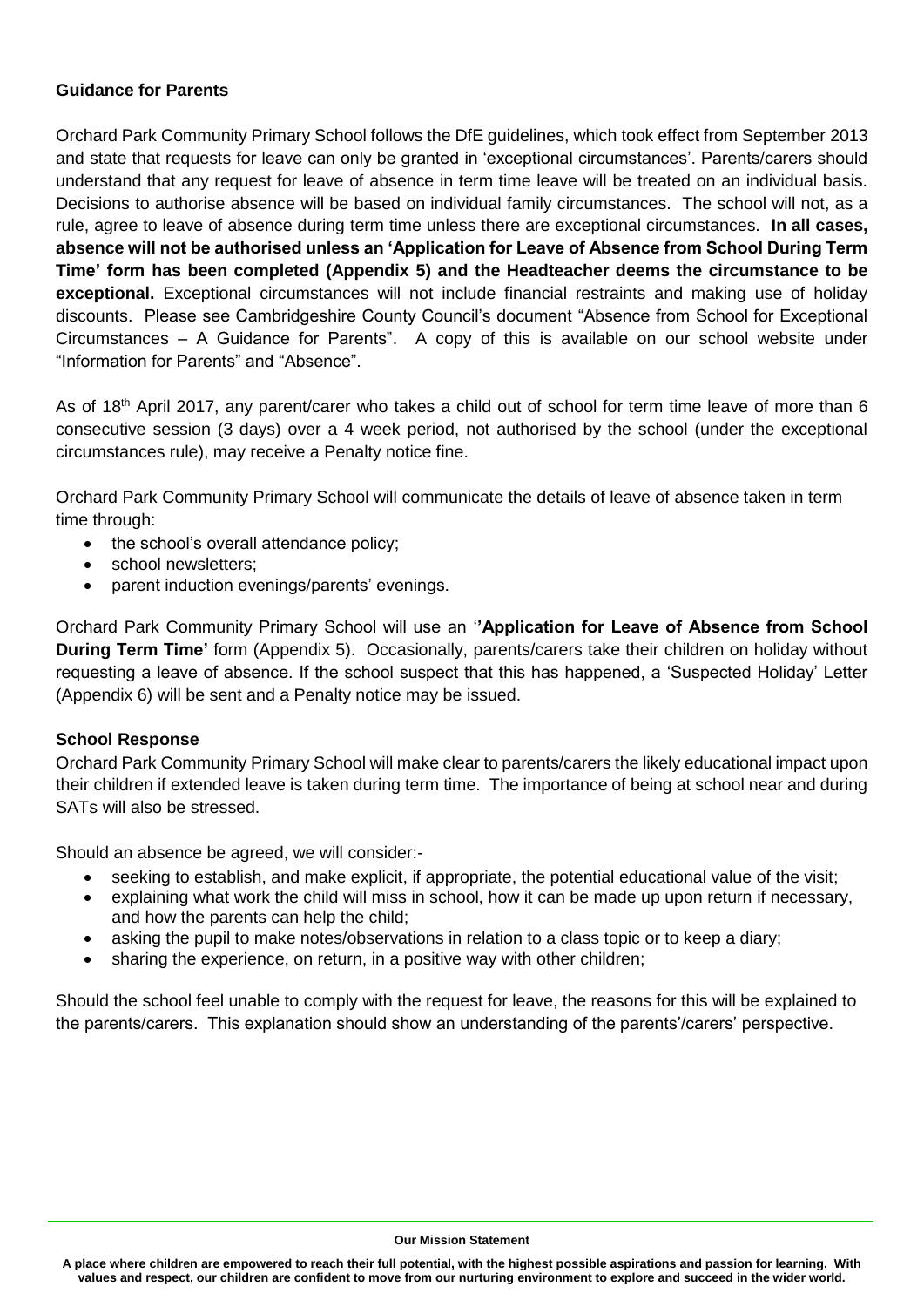# THE 'STEPPING STONE' SYSTEM **THE SCHOOL IS FOLLOWING THE 'STEPPING STONE' SYSTEM, AS RECOMMENDED BY CAMBRIDGESHIRE COUNTY COUNCIL.**

The 'stepping stone' system is intended to enable schools and colleges to continuously and consistently monitor and address issues pertaining to poor school attendance. The system offers schools the opportunity to target non-attendance methodically and progressively up to and including the point at which a request for a penalty notice may be necessary. The system is based on a four step process which schools can follow when there are concerns about any emerging patterns of absenteeism.

It is intended to apply to any absence which is unauthorised, but with some modification it might, in certain circumstances, be used to target patterns of absence which are authorised, but which are beginning to cause concern. Schools should, however, decline to continue to authorise such absences once doubts arise as to their legitimacy.

#### **Key Features and Potential Benefits:**

- Headteacher/Deputy Headteacher can focus on the attendance of all pupils at least once a fortnight.
- Headteacher/Deputy Headteacher can quickly and easily identify those pupils whose attendance is becoming a cause of concern.
- In most cases Letter 1 brings about a rapid improvement in attendance and no further action is required.
- The system provides a clear record of the school's own efforts to improve attendance should it subsequently be necessary to request a Penalty notice or involve Education Welfare Service.
- As the Education Welfare Service 'School Attendance' leaflet is given to parents/carers during the formal Parent Contract Meeting, parents are made aware of the existence and role of the Education Welfare Service prior to any subsequent involvement should this prove necessary.
- The school can readily identify emerging attendance problems and therefore target support accordingly.
- The school builds up a consistent record of their own attendance interventions and is able to ensure that when they do need to involve the Education Welfare Service, they do this only when their own efforts have proved unsuccessful.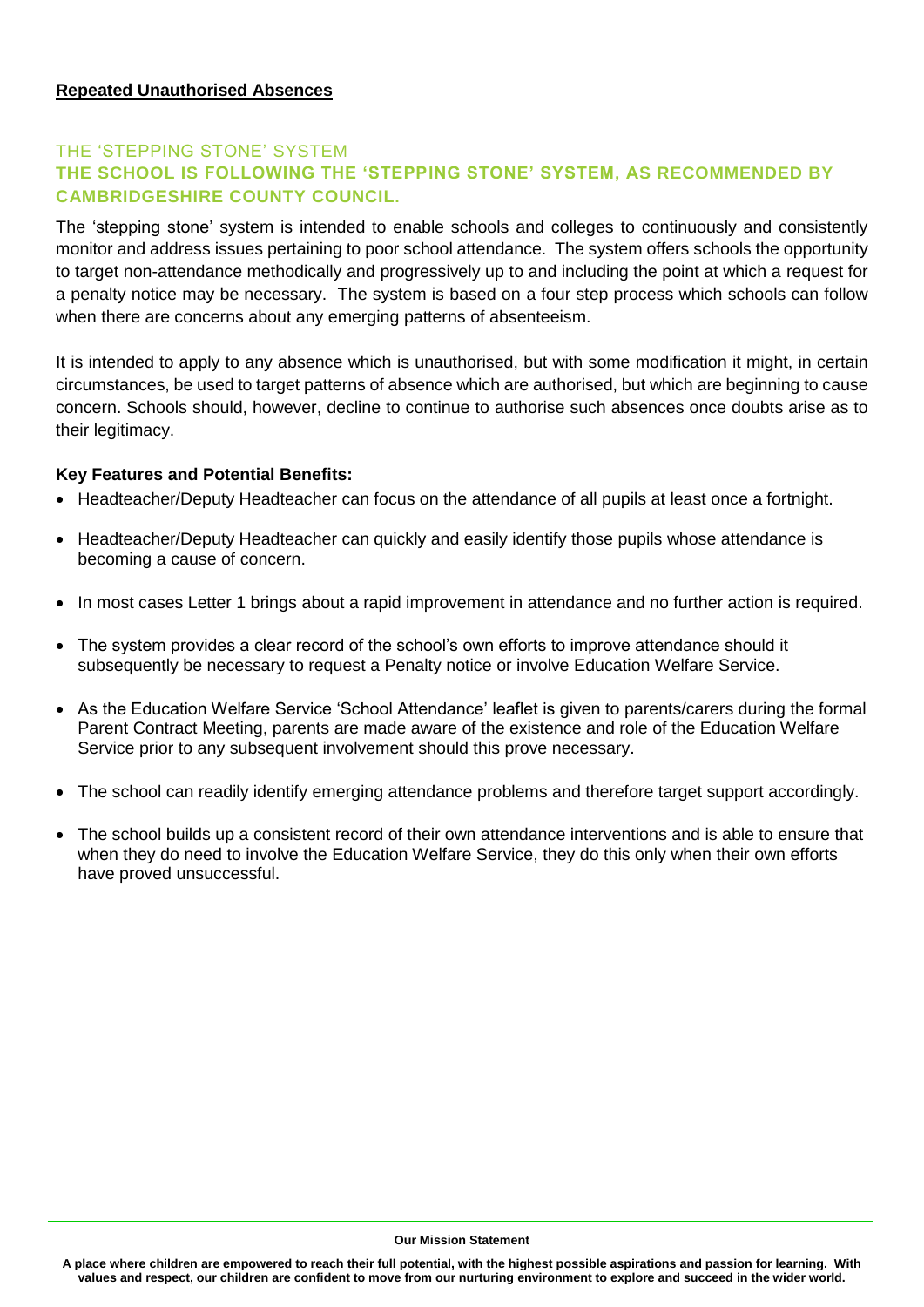# **How the 'Stepping Stone' Three Step System Works:**

- 1. The school produces a record of attendance every fortnight for all pupils whose attendance has fallen below 96%.
- 2. These pupils are discussed at fortnightly attendance review meetings, looking for emerging trends and patterns. Families are targeted by the Headteacher/Deputy Headteacher for additional support. A family worker is made available if lateness and attendance continues to be an issue.
- 3. Discussions are held with the Education Welfare Officer (EWO) on a regular basis in relation to the attendance of any pupil whose attendance has fallen below 96%. During these meetings, the EWO will challenge the school to provide evidence of interventions for any child whose attendance has fallen below 96%. The EWO will also look at all authorised absences including illness and those due to exceptional circumstances at these meetings.

# **Step 1 – Letter 1**

- 4. For those pupils who have been identified for the first time with attendance falling below 96%, a copy of **Letter 1** (Appendix 1) is sent to the parents/carers and copied to the Education Welfare Officer.
- 5. Should the pupil's attendance improve, but the improvement fails to be sustained, a further copy of Letter 1 may be sent at a later date.
- 6. This is recorded by saving a copy of the letter in the attendance letters folder on the school network. The file name indicating Letter Type, Child's Name and Date. A record of each letter sent is kept in the attendance folder for each class.

# **Step 2 – Telephone Call to Parents/Carers**

- 7. If attendance does not improve, parents/carers will be contacted by phone to advise them of this. They will be reminded about the importance of regular school attendance and any immediate issues will be discussed.
- 8. The Headteacher/Deputy Headteacher will discuss barriers to the pupils' regular school attendance and identify any possible solutions.
- 9. A target of 96% attendance over a specified monitoring period will be set and medical evidence will be required for any further absences to be recorded using the 'I' code.
- 10. This call will be documented and parents will receive an email documenting what interventions have been agreed, the 96% attendance target and the monitoring period. Parents/carers will be informed that a penalty notice could be issued by county if targets are not met (Appendix 2).

#### **Step 3 - Letter Requesting Formal Parent Contract Meeting**

11. Following the sending of Letter 1 and the telephone call, should the pupil's attendance fail to improve within an eight week period, or should it fall to a lower level, parents/carers will be sent Letter 2 (Appendix 3). They will be invited to attend a Formal Parent Contract Meeting with the Headteacher/Deputy Headteacher to discuss issues that may be affecting the pupil's attendance and identify how the school can help address this. This meeting will be formally documented (Appendix 4) and parents/carers will be reminded that it is their, "legal responsibility, as stated under Section 444 of the Education Act 1996, to ensure that their child attends the school at which he/she is registered, regularly and punctually." During the meeting, a minimum attendance target of 96% over an 8 week monitoring period will be set. The Headteacher/Deputy Headteacher will sign this formal agreement and all parents/carers present at the meeting will be asked to sign that they understand and agree to this. A copy of the Education Welfare Service 'School Attendance' leaflet will also be

**Our Mission Statement**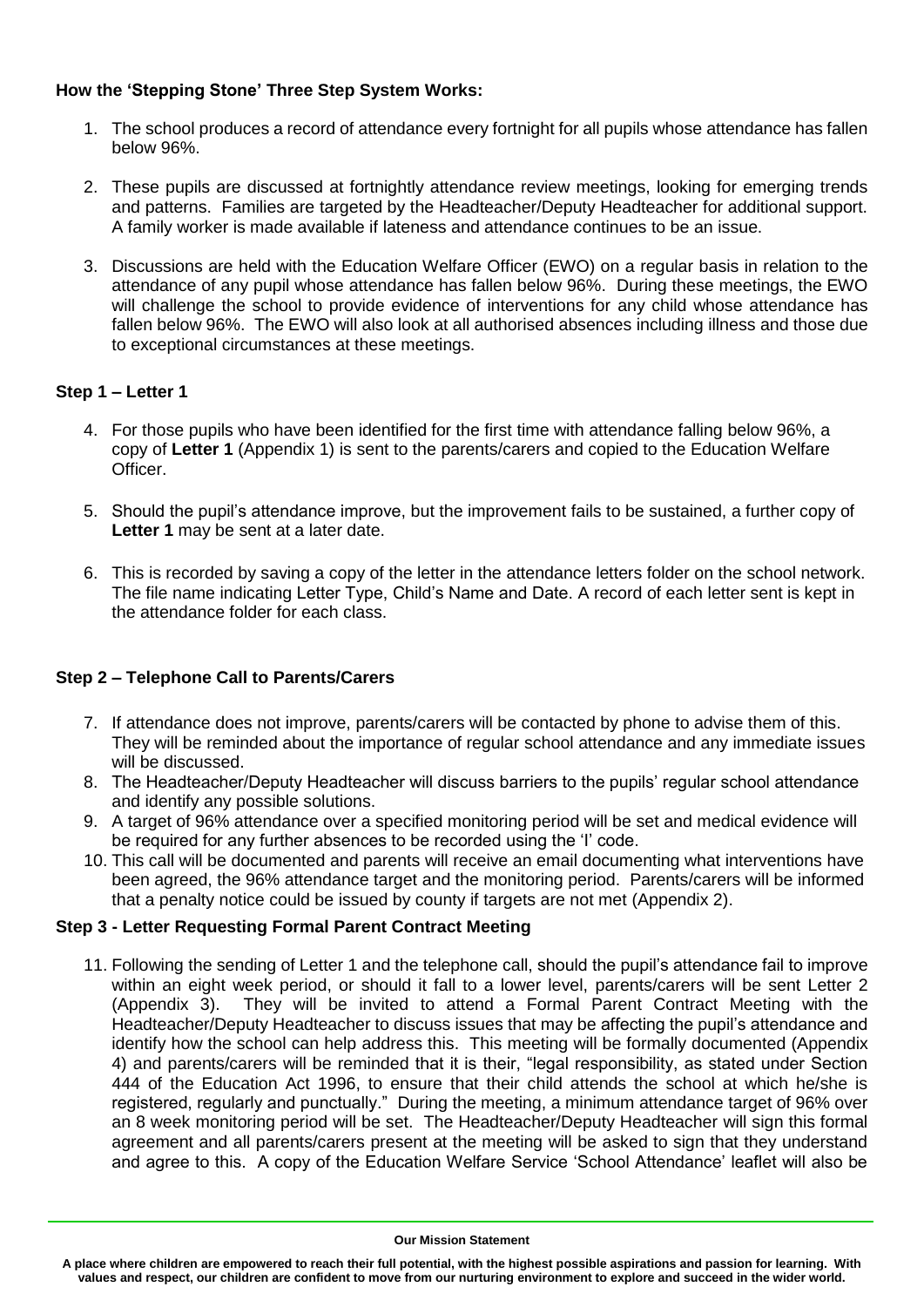given to parents. A copy of this is available on our school website under "Information for Parents" and "Absence".

- 12. This is recorded by saving a copy of the letter in the attendance letters folder on the school network. The file name indicating Step 2, Child's Name and Date. A record of each letter sent is kept in the attendance folder for each class.
- 13. Parents/carers will be requested to contact the school within seven days receipt of the Letter 2 to arrange a date to attend a formal Parent Contract Meeting with the Headteacher/Deputy Headteacher.

#### **Step 4 – Request for Second Parent Contract Meeting or Penalty Notice**

- 14. Following the formal Parent Contract meeting, should the pupil's attendance fail to improve within the agreed 8 week monitoring period, or should it fall to a lower level and no satisfactory explanation for the absences has been provided, then the school may request:
	- a. A further Parent Contract Meeting to discuss extending the monitoring period
	- **b.** A penalty notice for non-attendance form will be completed and sent to the county's Legal Panel for discussion

The Education Welfare Officer will be informed and may write to parents/carers requesting their attendance at a Police and Criminal Evidence (PACE) meeting.

#### **15. Attendance Monitoring**

Orchard Park Community Primary School monitors attendance carefully and considers the attendance figures for other similar schools when setting their own priorities for the coming year.

The Deputy Headteacher and Headteacher monitor the attendance of children whose attendance is falling below the 96% threshold due to unauthorised absences or a pattern of regular authorised absences and implement strategies to enable attendance to improve.

Through letters, the school website, the school attendance policy document and consultation evenings, parents/carers are reminded about their responsibility to ensure their children attend school regularly and the consequences of poor attendance.

Parents will be encouraged to understand the full implications for both their children's academic progress and their social groupings when they miss school.

Class teachers are responsible for monitoring attendance in their class, and for bringing any concerns to the attention of the Deputy Headteacher. If there is concern about a child's absence, teachers will contact the school office immediately. If there is a longer-term concern about the attendance of a particular child, this will be reported to Headteacher, who will contact the parents or carer.

The Education Welfare Officer visits the school regularly and will challenge the school regarding the attendance of any child whose attendance falls below 96%, *even if this is due to authorised absences like illness*. The school needs to show that they have followed the county "stepping stone" system and put in place strategies and interventions (e.g. Red Hen, Family Worker, Blue Smile, etc.) to help improve the attendance of any child below 96%.

#### **Our Mission Statement**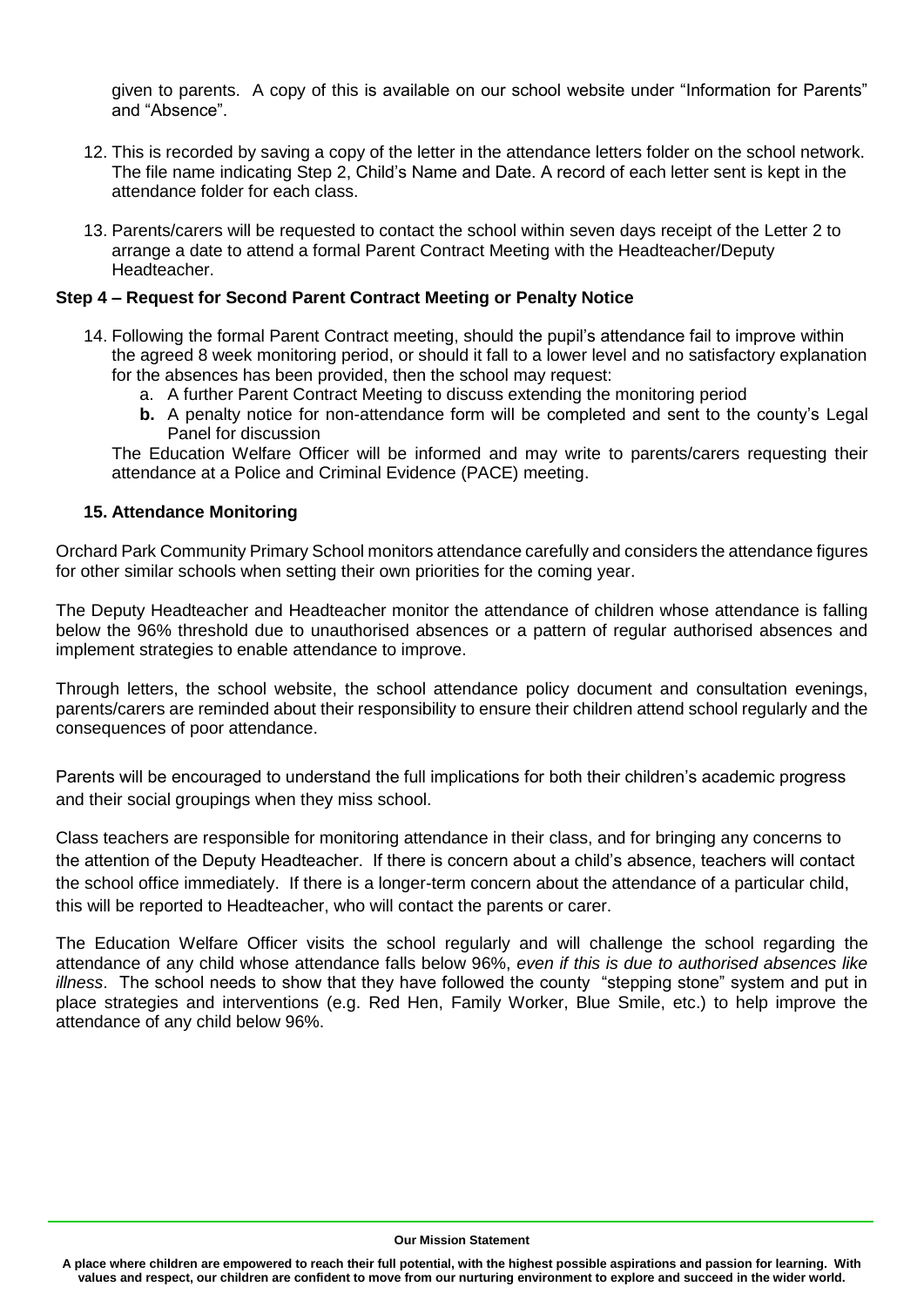#### **Reviewing Attendance**

It is the responsibility of the governors to monitor overall attendance. The Governing Body also has the responsibility for this policy, and for seeing that it is carried out. The governors will therefore examine closely the information provided to them, and seek to ensure that the school attendance figures are as high as they should be. The responsibility to authorise requests for absence has been delegated to the headteacher. Letters will be sent to all parents who request absence and the seriousness of unauthorised absence will be clearly explained.

The school will keep accurate attendance records.

A termly attendance report for governors and the SLT will be compiled by the Attendance Team. This will include numbers of and reasons for authorised and unauthorised absences; attendance figures for year groups and key groups with analysis of those figures and actions/review of actions for improving attendance in subsequent terms.

#### **Penalty Notices**

Penalty notice fines will only be issued in accordance with the terms within the Code of Conduct set out for Cambridgeshire. They will only be issued in relation to absence from school, which is unauthorised. They may be issued in two circumstances:

- 1. **Unauthorised Absence**  Penalty notices will be issued to parents/carers if one of the criteria below is met:
	- a. At least 8 unauthorised sessions over an 8 week period with all absences recorded as unauthorised.
	- b. 90% and below mostly unauthorised over a longer period.

Before issuing a Penalty notice, the school will deploy other strategies to help the family improve attendance rates. Such strategies might include:

- First day absence phone calls/emails;
- Step 1 sending Letter 1 to the child's parents/carers to remind them of their legal responsibilities;
- Step 2 Headteacher/Deputy Headteacher to call the child's parents/carers and offer the help of other services agencies (i.e. Red Hen or the District Family Worker) if this has not already been done;
- Step 3 sending Letter 2 requesting formal parent contract meeting and set targets for improvement;
- **2.** Step 4 request for a second parent contract meeting or referral to the Education Welfare Service requesting a penalty notice.
- **3.** Unauthorised Term Leave (including holidays) **- As described above, in the 'Requests for Exceptional Leave of Absence' section of the policy, any parent/carer who takes a child out of school for term time leave for** 6 consecutive sessions (3 days) or more **over a 4 week period, not authorised by the school (under exceptional circumstances rule), may receive a Penalty notice.**

**Our Mission Statement**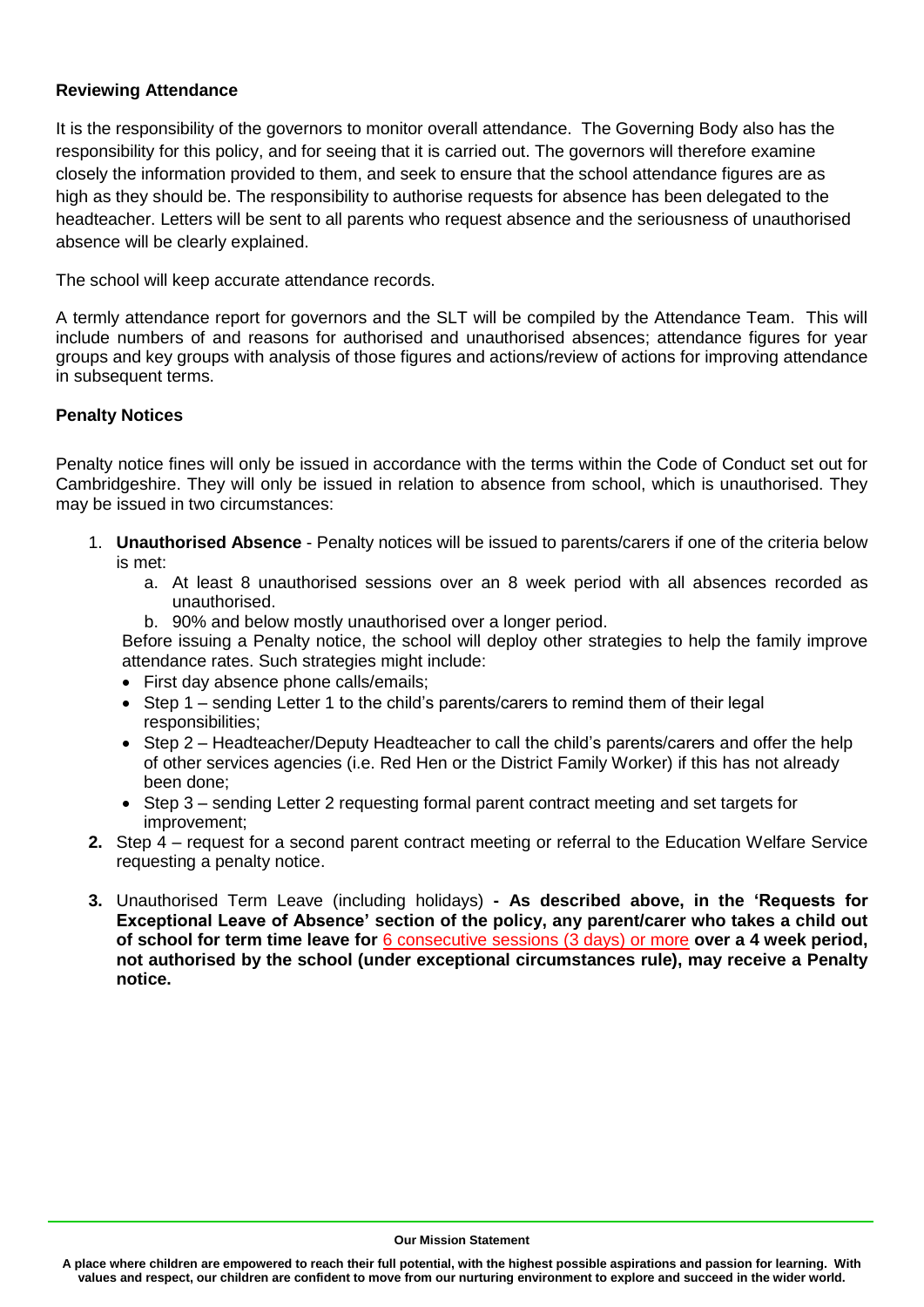| Code | <b>Description</b>                    | Code | <b>Description</b>                   |
|------|---------------------------------------|------|--------------------------------------|
| C    | Other authorised circumstances        | ∩    | Unauthorised absence                 |
| F    | Excluded                              | P    | Approved sporting activity           |
|      | <b>Illness</b>                        | R    | Religious observance                 |
|      | Late (before registers closed)        | U    | Late (after registers closed)        |
| V    | Educational visit or trip             | м    | Medical/dental appointment           |
| N    | No reason yet provided for<br>absence | X.   | Non-compulsory school age<br>absence |

**Our Mission Statement**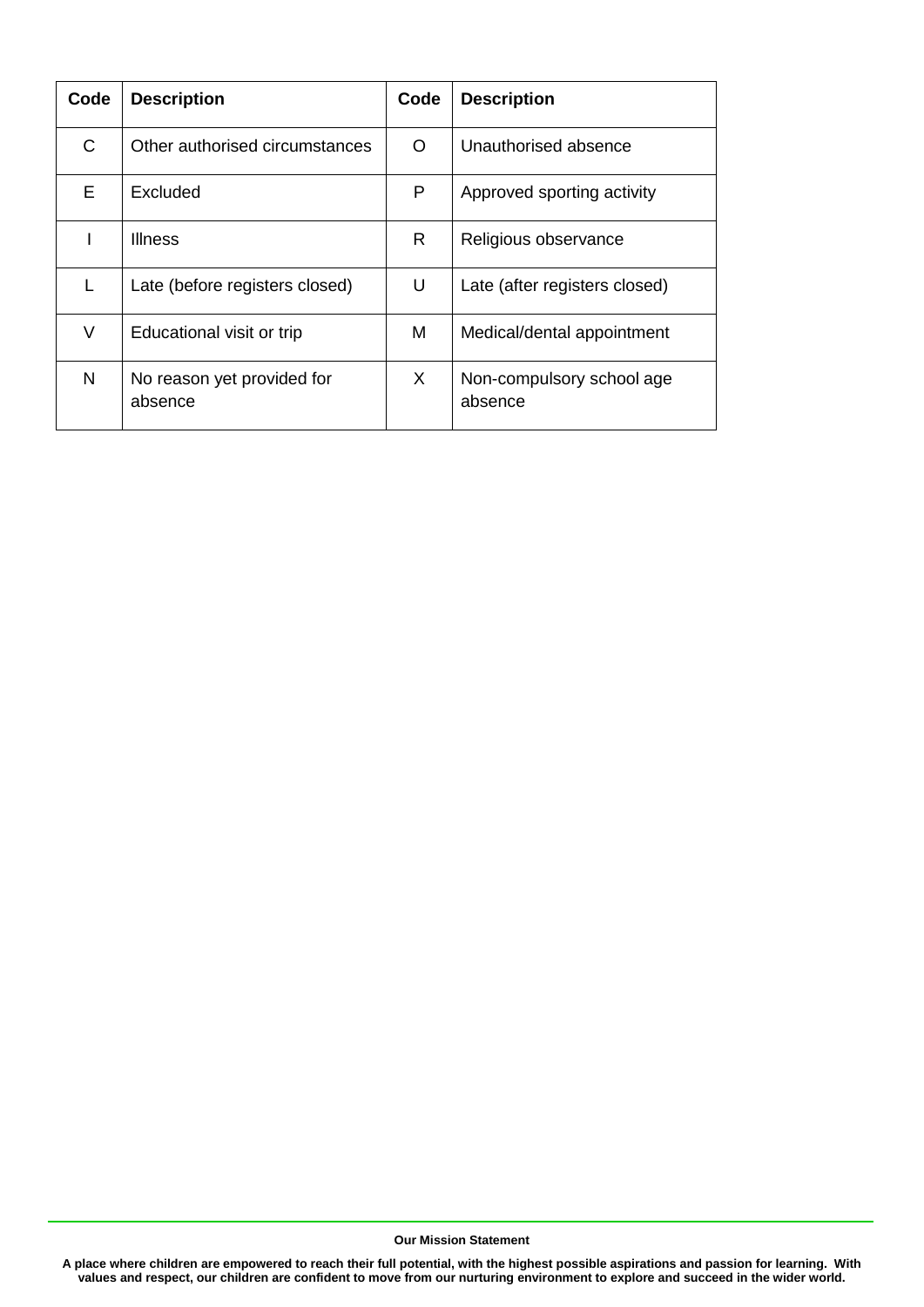# Step 1 - Letter 1

# Orchard Park Community Primary School¶

Headteacher · Stacey Harper 8 Ed Hons NPQHD

Ring Fort Road - Orchard Park - Cambridge - CB4 2GR - www.orchardparkprimary.co.uk¶<sup>3</sup> T·01223 438200 ···· F·01223 438209 ··· E·office@orchardpark.cambs.sch.uk¤



#### Л đ LETTER .1 . - . STANDARD9 d DATE a Dear-<ParentalSalutation>.

#### ៕

During a recent attendance review it noted that «PreferredFarename»'s attendance is currently only <%Attendance>.<sup>o.</sup> If the absence is due to medical reasons, please ensure we have relevant doctor's notes and appointment details.

#### ៕

I am sure you are aware that it is important that <preferredFarename> maintains reqular attendance, as any absence may interrupt <his/her> academic progress and may have an effect on friendships.<sup>o</sup>. You should also be aware that regular attendance is a legal requirement.

#### ٩Ţ

Please note that the Education Welfare Officer, Deborah Howard,<sup>o</sup> comes into school on a reqular basis to look at our attendance.<sup>®</sup> She will challenge the school to improve the attendance of any pupil-who-falls-below-96%.<sup>e.</sup>

#### ៕

If there are any particular circumstances that we may not be aware of which are having an influence on <PreferredForename> attending school reqularly, or if you have any questions or queries, please do not hesitate to speak to Mrs Mitchell or myself.

#### ٩

We will continue to monitor <PreferredForename>'s attendance and we look forward to seeing animprovement.<sup>8</sup> A leaflet explaining the importance of school attendance will be sent home today with a copy of <PreferredForename>'s attendance record for your information.

# ٩

```
Yours-sincerely,¶
៕
Stacey-Harper¶
Headteacher 1
۰¶
```
cc Education Welfare Officer¶

#### **Our Mission Statement**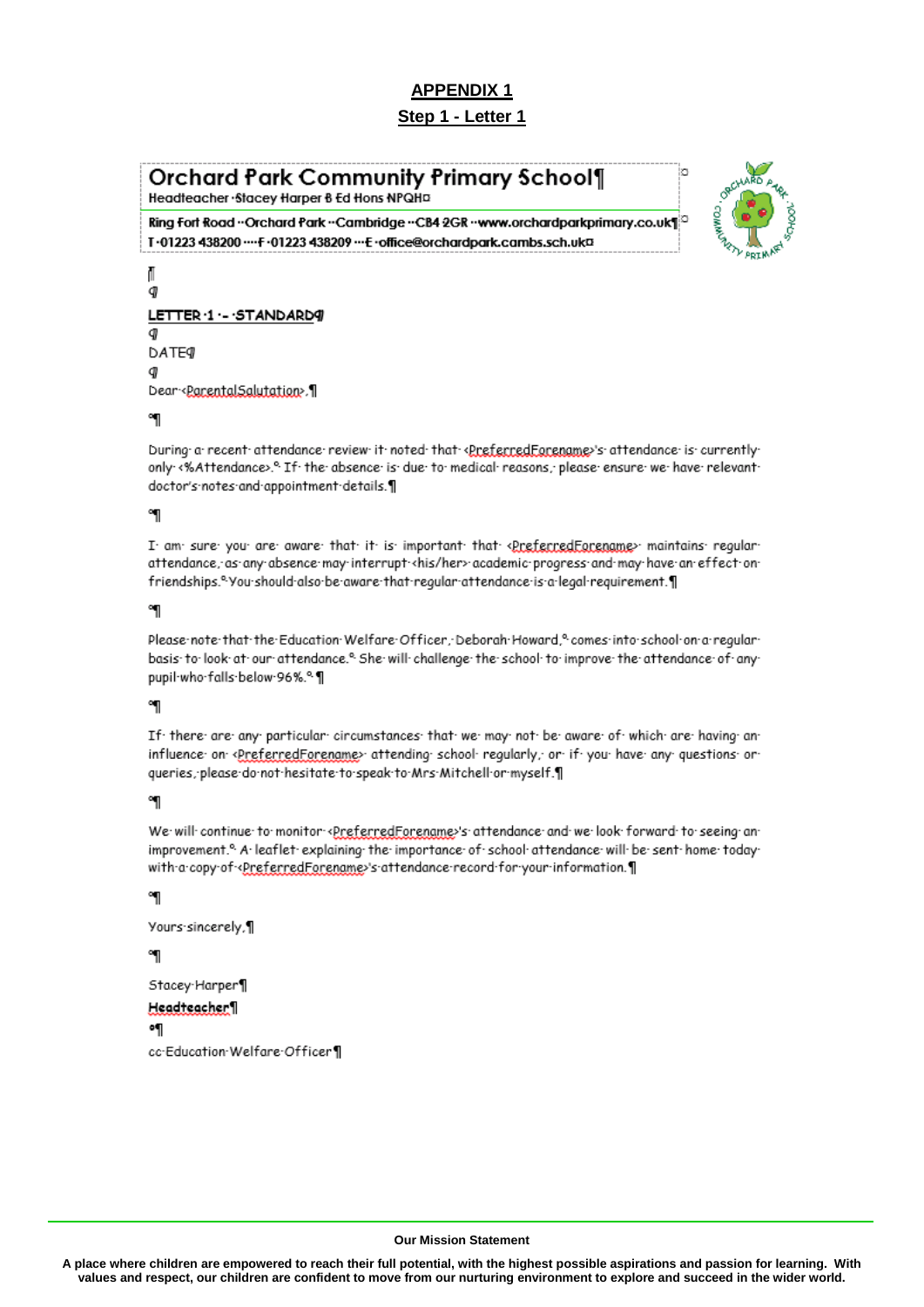### **APPENDIX 2 Step 2 – Telephone Call to Parents / Carers ATTENDANCE: STEP 2 – TELEPHONE CALL TO PARENTS / CARERS**

*The purpose of this call is to:*

- *1. Establish details*
- *2. Identify causes for absence and seek possible solutions*
- *3. Agree actions that the parent/carer(s) and school should take to support the student*
- *4. Set attendance target and discuss monitoring period*
- *5. Remind parent/carer(s) of legal responsibilities regarding their child's school attendance*

#### *To be completed by the Attendance Officer prior to the meeting:*

| <b>Student Details</b> |                          |                         |  |
|------------------------|--------------------------|-------------------------|--|
| Student's<br>Name:     |                          | Date:                   |  |
| Time:                  | Year Group:              | DoB:                    |  |
| Attendance %:          | Unauthorised<br>Session: | Authorised<br>Sessions: |  |

| Summary of School Actions (Indicate with date(s) when action was taken) - or attach<br>chronology |  |                       |  |
|---------------------------------------------------------------------------------------------------|--|-----------------------|--|
| Soft Letter                                                                                       |  | Attendance Phone Call |  |
| Letter 1                                                                                          |  | Attendance Email      |  |

| People Present on Call |                                   |
|------------------------|-----------------------------------|
| <b>Name</b>            | <b>Role/Relationship to child</b> |
|                        |                                   |
|                        |                                   |
|                        |                                   |

| <b>Medical Needs Protocol:</b>                                                    |     |           |
|-----------------------------------------------------------------------------------|-----|-----------|
| Has the student had more than 15 days of authorised absence for illness? (If yes, | Yes | <b>No</b> |
| has a Health Plan been discussed with parent/carers)?                             |     |           |
|                                                                                   |     |           |
| <b>Agency/Partnership Intervention</b>                                            |     |           |
| Is there any Social Care / Health Involvement?                                    | Yes | <b>No</b> |
| Details:                                                                          |     |           |
| Has and EHA been completed previously for the student?                            | Yes | <b>No</b> |
| Details, including whether it was successful or not:                              |     |           |

Does the student have an EHCP? **No** 

Does the student have an IAEP/part-time timetable? **Wes No** 

#### **Our Mission Statement**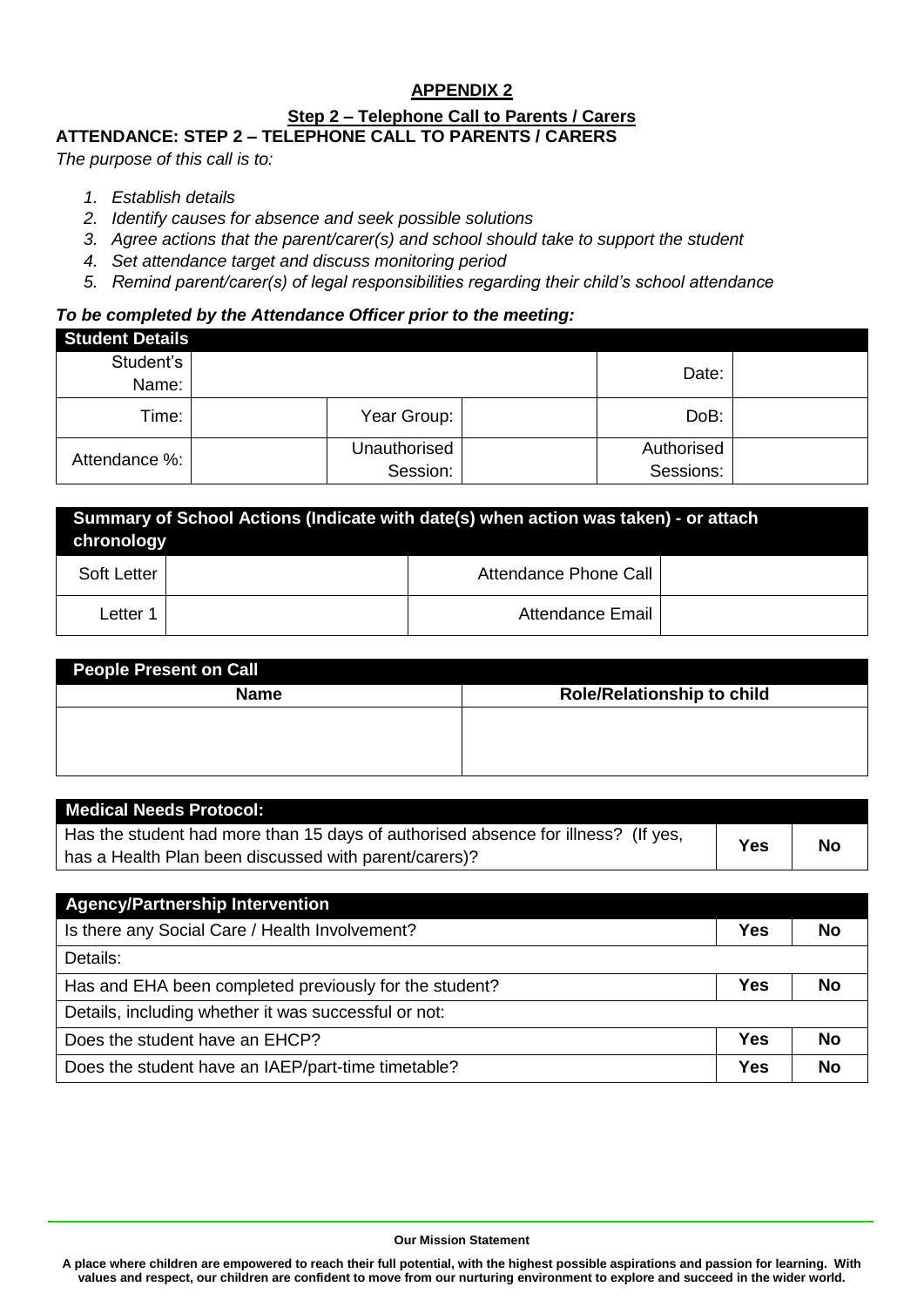| <b>Planned Absence</b>                                                       |            |    |
|------------------------------------------------------------------------------|------------|----|
| Do you have any plans for holiday/leave during term time this academic year? | <b>Yes</b> | No |
| Details:                                                                     |            |    |

| Identifying issues at school or home that may affect attendance and need support |            |           |                                  |            |           |
|----------------------------------------------------------------------------------|------------|-----------|----------------------------------|------------|-----------|
| <b>Issue</b>                                                                     | <b>Yes</b> | <b>No</b> | <b>Issue</b>                     | <b>Yes</b> | <b>No</b> |
| 1. Alleged Bullying                                                              |            |           | 5. Student / Staff relationships |            |           |
| 2. Medical                                                                       |            |           | Academic<br>6.                   |            |           |
| 3. Home related difficulties                                                     |            |           | Behaviour / Attitude             |            |           |
| Transport                                                                        |            |           | Community / Other<br>8.          |            |           |

For every issue raised:

- 1. Provide details and any actions taken by the parent(s) or school to support with this issue prior to this meeting.
- 2. Agree actions to be taken by the parent(s) or school to support with this issue after this meeting.

| <b>Details of Issues and Agreed Actions</b> |                                         |
|---------------------------------------------|-----------------------------------------|
| <b>Issue Raised</b><br>1.                   | 2. Agreed Action                        |
| Include details and any previous actions    | Indicate Parent / School responsibility |
|                                             |                                         |
|                                             |                                         |

| <b>Summary of Actions Agreed</b> |                  |                                     |
|----------------------------------|------------------|-------------------------------------|
| Parent(s) Actions                |                  |                                     |
|                                  |                  |                                     |
|                                  |                  |                                     |
|                                  |                  |                                     |
|                                  | <b>Date</b>      | <b>Evidence with</b>                |
| <b>Schools Actions</b>           | <b>Completed</b> | <b>Attendance</b><br><b>Officer</b> |
|                                  |                  |                                     |
|                                  |                  |                                     |
|                                  |                  |                                     |
|                                  |                  |                                     |

| <b>EHA Offer</b>                                                                                   |     |           |
|----------------------------------------------------------------------------------------------------|-----|-----------|
| Would the parent like to complete an EHA? (possible Family Worker, Young<br>Person's Worker, etc.) | Yes | <b>No</b> |
| If declined, please give the reason(s):                                                            |     |           |

#### **Our Mission Statement**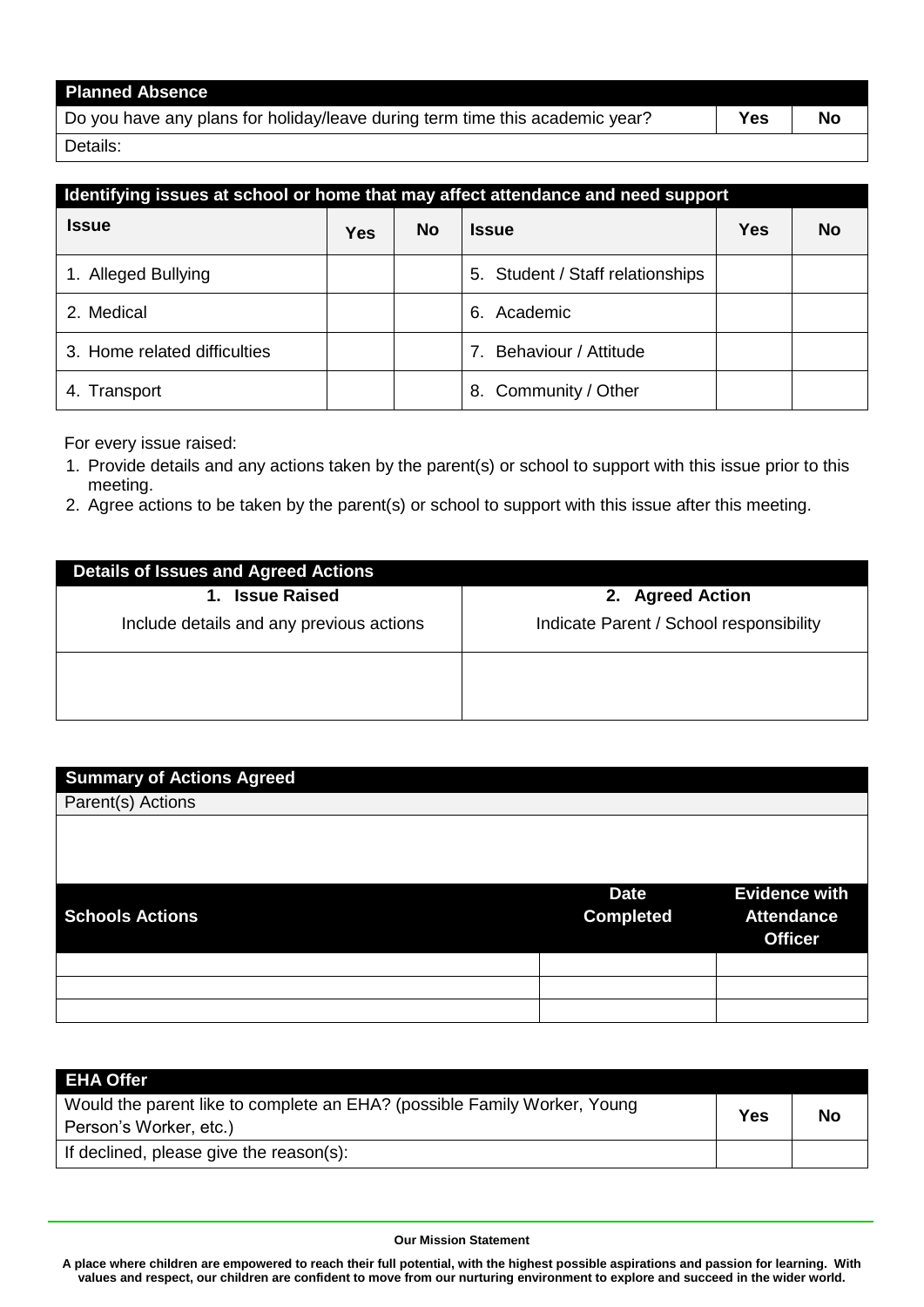# **ATTENDANCE TARGET**

**Attendance should be a minimum of 96% over the 8-week monitoring period. Should your child have 8 unauthorised sessions or more during the 8-week monitoring period, you could be at risk, without further warner, of a penalty notice or legal proceedings in court. There are 2 sessions per school day, AM and PM registration.**

| <b>8 SCHOOL WEEK MONITORING PERIOD</b>                                                          |                  |                           |  |
|-------------------------------------------------------------------------------------------------|------------------|---------------------------|--|
|                                                                                                 |                  | <b>PARENT(S) NOTIFIED</b> |  |
| <b>START</b>                                                                                    | <b>END DATE:</b> | Date & Method (e.g.       |  |
| <b>DATE:</b>                                                                                    |                  | Letter)                   |  |
| "During this monitoring period, medical evidence will be required in order to authorise absence |                  |                           |  |
| due to illness."                                                                                |                  |                           |  |

# *Please read both of these statements to the parent(s), before signing the contract:*

| <b>Legal Responsibility</b>                                                                         |                                                                                                    |       |  |              |  |  |
|-----------------------------------------------------------------------------------------------------|----------------------------------------------------------------------------------------------------|-------|--|--------------|--|--|
| "I must remind you that as a parent(s) it is your legal responsibility, as stated under Section 444 |                                                                                                    |       |  |              |  |  |
| of the Education Act 1996, to ensure that your child attends the school at which he/she is          |                                                                                                    |       |  |              |  |  |
| registered, regularly and punctually."                                                              |                                                                                                    |       |  |              |  |  |
|                                                                                                     | <b>Attendance Target Review</b>                                                                    |       |  |              |  |  |
|                                                                                                     | "If the Attendance Target is met, then this contract will be reviewed, If the Attendance Target is |       |  |              |  |  |
| not met, then we may extend the monitoring period, or you may be at risk of a Penalty Notice or     |                                                                                                    |       |  |              |  |  |
| legal proceedings in Court, this might be without further warning."                                 |                                                                                                    |       |  |              |  |  |
| <b>Staff Signature:</b>                                                                             |                                                                                                    | Date: |  | <b>Print</b> |  |  |
|                                                                                                     |                                                                                                    |       |  | Name:        |  |  |

| <b>Parent/Carer</b><br><b>Signature:</b> | Date: | <b>Print</b><br>Name: |  |
|------------------------------------------|-------|-----------------------|--|
| <b>Parent/Carer</b><br>Signature:        | Date: | <b>Print</b><br>Name: |  |

**Our Mission Statement**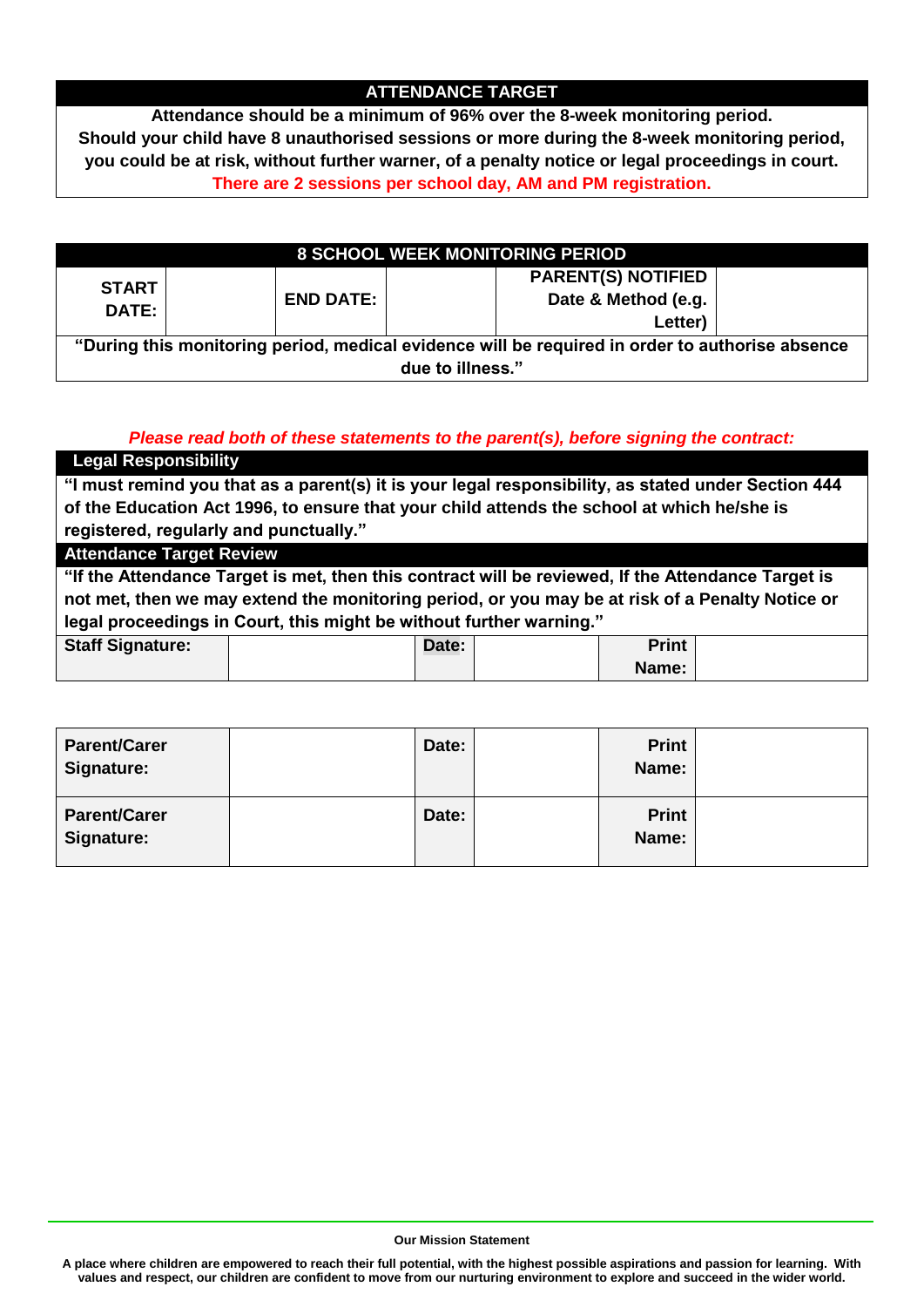**Orchard Park Community Primary School1** Headteacher - Stacey Harper & Ed Hons NPQHP



Ring fort Road ~Orchard Park ~Cambridge ~CB4 2GR ~www.orchardparkprimary.co.uk¶ T-01223 438200 --- F-01223 438209 --- E-office@orchardpark.cambs.sch.ukp

#### LETTER-29

(Request for Formal Parent Contract Meeting with Headteacher or Deputy Headteacher) 9

Œ **DATE** 

g)

Dear-PARENTAL-SALUTATION, 9

#### g

I am writing to inform you that <ereferredForename>'s attendance is still causing concern. We are very worried that continued poor attendance is affecting <PreferredFarename>'s progress and we would like to meet with you to discuss this. 9

#### q

Should-<preferredEarename>'s-attendance-remain-irreqular;-the-Local-Authority-maybe requested to take more formal action. This could result in a Penalty Notice and/or prosecution through the Magistrates court for failing to ensure regular school attendance of your child under Section -444 Education -Act -1996, -and -a -fine -of -up to £2500 and/or 3 months in prison. 9

Please can you contact the school office to book an appointment at your convenience to meet with Mrs Mitchell or myself, that falls within seven days of receipt of this letter. 9

#### đ

During this formal parent contract meeting, we will discuss any concerns you may have, sowe can continue to support <PreferredForename>in making good progress and I hope that you will work with us to improve HIS/HER attendance. If you have any queries, please do not hesitate to contact me.g

#### đ

Yours-sincerely,¶

П

Stacey-Harper¶

#### Headteacher9

cc Education Welfare Officer

ī

Our Mission Statement®

A place where children are empowered to reach their full potential, with the highest possible aspirations and passion for learning. -With ralues and respect, our children are confident to move from our nurturing environment to explore and succeed in the wider world. T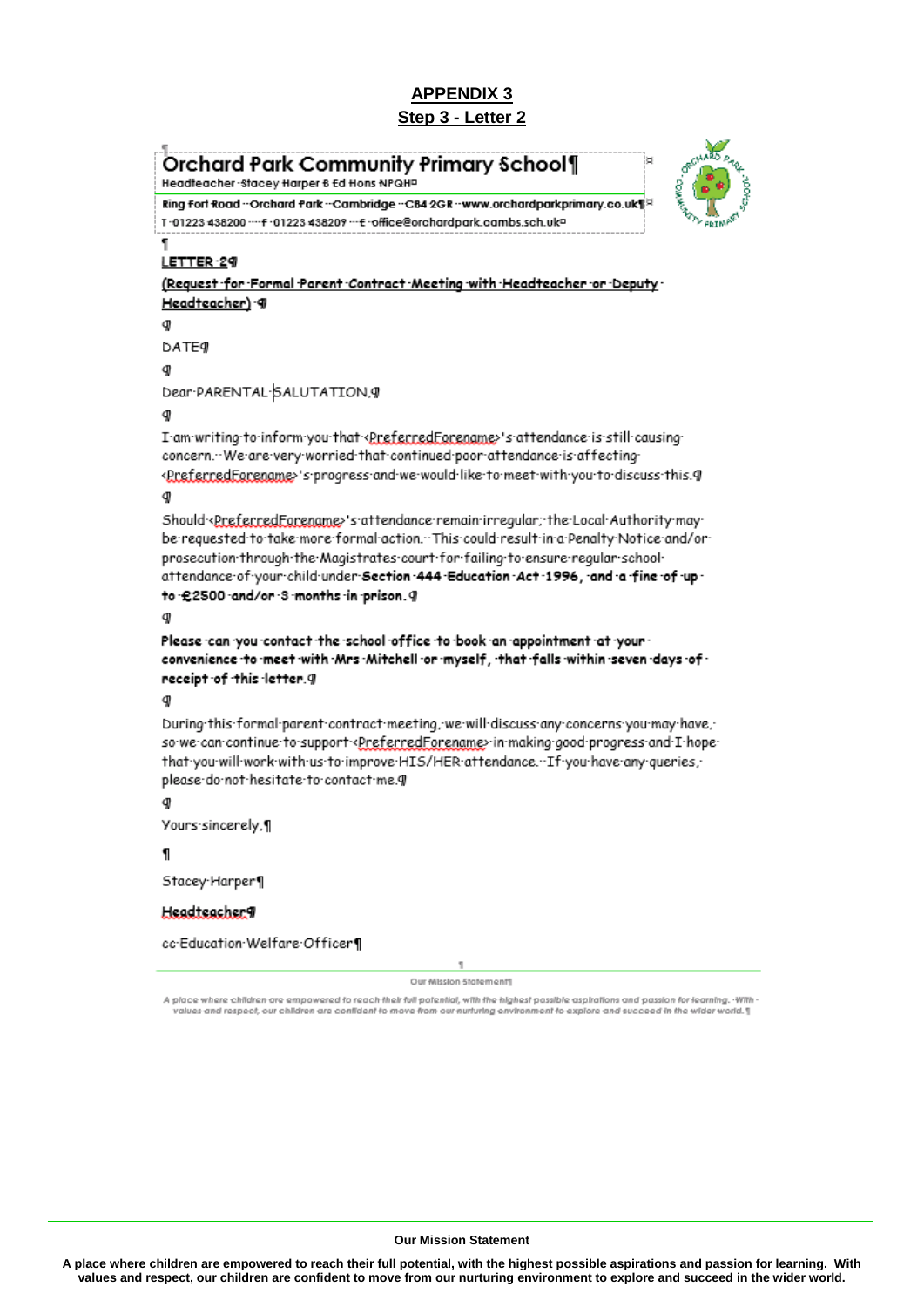# **APPENDIX 4 Step 3 (cont.) - Parent Contract Meeting**

# **ATTENDANCE: PARENT CONTRACT MEETING**

*The purpose of this meeting is to:*

- *6. Establish details*
- *7. Identify causes for absence and seek possible solutions*
- *8. Agree actions that the parent/carer(s) and school should take to support the student*
- *9. Set attendance target and discuss monitoring period*
- *10. Remind parent/carer(s) of legal responsibilities regarding their child's school attendance*

#### *To be completed by the Attendance Officer prior to the meeting:*

| <b>Student Details</b> |                          |                         |  |
|------------------------|--------------------------|-------------------------|--|
| Venue:                 | Date:                    | Time:                   |  |
| Student's<br>Name:     | Year Group:              | DoB:                    |  |
| Attendance %:          | Unauthorised<br>Session: | Authorised<br>Sessions: |  |

| Summary of School Actions (Indicate with date(s) when action was taken) - or attach<br>chronology |  |                                              |  |  |  |
|---------------------------------------------------------------------------------------------------|--|----------------------------------------------|--|--|--|
| Soft Letter                                                                                       |  | Attendance Phone Call                        |  |  |  |
| Letter 1                                                                                          |  | Attendance Email                             |  |  |  |
| Letter 2                                                                                          |  | <b>Student Attendance Support</b><br>Meeting |  |  |  |
| Letter 3                                                                                          |  | <b>Parent Attendance Meeting</b>             |  |  |  |

| <b>People Present</b>             |  |  |  |  |
|-----------------------------------|--|--|--|--|
| <b>Role/Relationship to child</b> |  |  |  |  |
|                                   |  |  |  |  |
|                                   |  |  |  |  |
|                                   |  |  |  |  |
|                                   |  |  |  |  |
|                                   |  |  |  |  |
|                                   |  |  |  |  |

| <b>Medical Needs Protocol:</b>                                                    |     |    |
|-----------------------------------------------------------------------------------|-----|----|
| Has the student had more than 15 days of authorised absence for illness? (If yes, | Yes | No |
| I has a Health Plan been discussed with parent/carers)?                           |     |    |

#### **Our Mission Statement**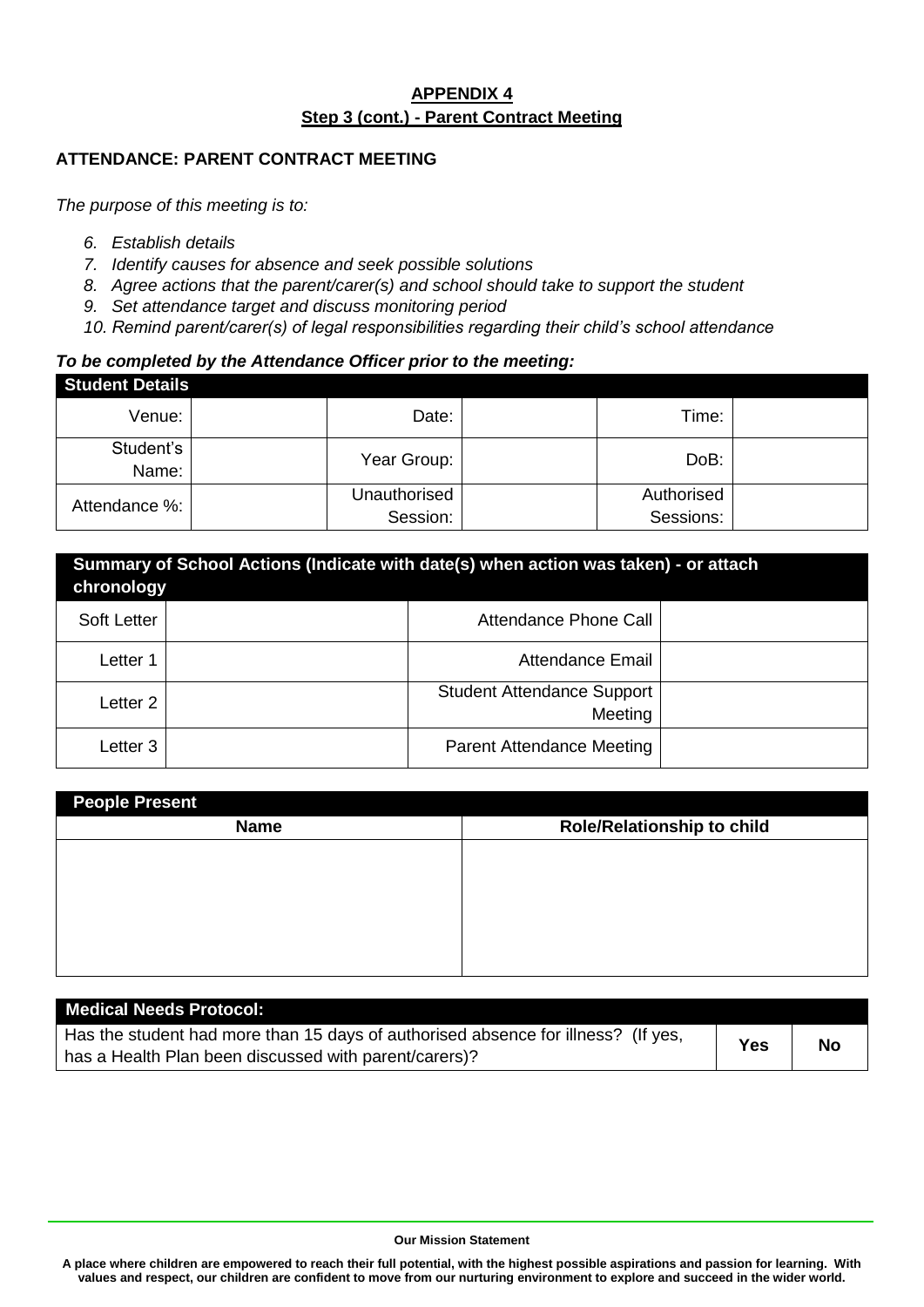| <b>Agency/Partnership Intervention</b>                 |            |           |
|--------------------------------------------------------|------------|-----------|
| Is there any Social Care / Health Involvement?         |            | <b>No</b> |
| Details:                                               |            |           |
| Has and EHA been completed previously for the student? | <b>Yes</b> | Nο        |
| Details, including whether it was successful or not:   |            |           |
| Does the student have an EHCP?                         | <b>Yes</b> | No        |
| Does the student have an IAEP/part-time timetable?     | <b>Yes</b> | No        |

| <b>Planned Absence</b>                                                       |     |    |
|------------------------------------------------------------------------------|-----|----|
| Do you have any plans for holiday/leave during term time this academic year? | Yes | No |
| Details:                                                                     |     |    |

| Identifying issues at school or home that may affect attendance and need support |            |           |                                  |            |           |  |
|----------------------------------------------------------------------------------|------------|-----------|----------------------------------|------------|-----------|--|
| <b>Issue</b>                                                                     | <b>Yes</b> | <b>No</b> | <b>Issue</b>                     | <b>Yes</b> | <b>No</b> |  |
| 2. Alleged Bullying                                                              |            |           | 6. Student / Staff relationships |            |           |  |
| 3. Medical                                                                       |            |           | Academic<br>7                    |            |           |  |
| 4. Home related difficulties                                                     |            |           | Behaviour / Attitude<br>8.       |            |           |  |
| 5. Transport                                                                     |            |           | 9. Community / Other             |            |           |  |

For every issue raised:

- 3. Provide details and any actions taken by the parent(s) or school to support with this issue prior to this meeting.
- 4. Agree actions to be taken by the parent(s) or school to support with this issue after this meeting.

| <b>Details of Issues and Agreed Actions</b> |                                         |  |  |  |  |
|---------------------------------------------|-----------------------------------------|--|--|--|--|
| <b>Issue Raised</b><br>3.                   | 4. Agreed Action                        |  |  |  |  |
| Include details and any previous actions    | Indicate Parent / School responsibility |  |  |  |  |
|                                             |                                         |  |  |  |  |
|                                             |                                         |  |  |  |  |
|                                             |                                         |  |  |  |  |
|                                             |                                         |  |  |  |  |
|                                             |                                         |  |  |  |  |
|                                             |                                         |  |  |  |  |

#### **Our Mission Statement**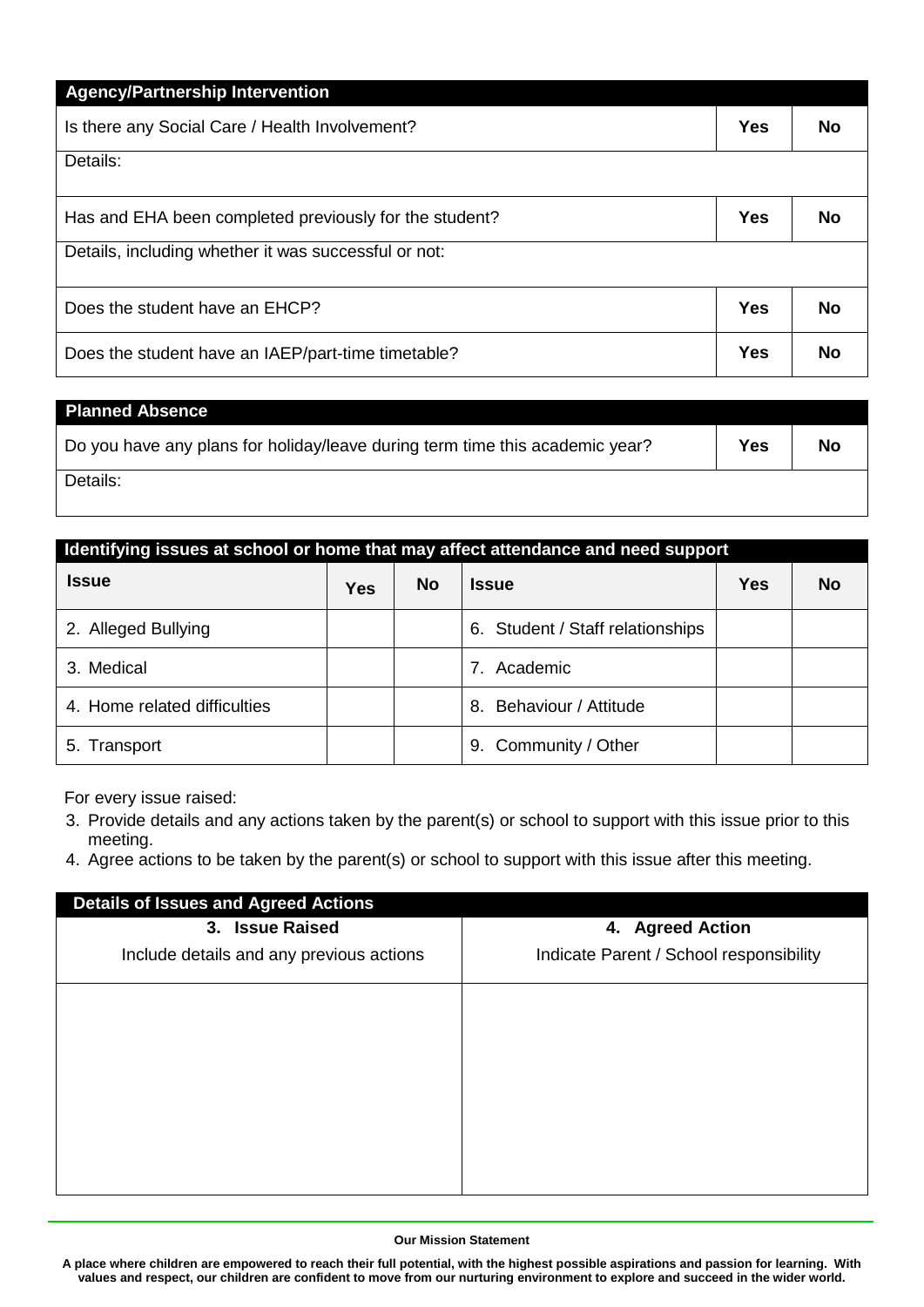# **Summary of Actions Agreed**

Parent(s) Actions

| <b>Schools Actions</b> | <b>Date</b><br><b>Completed</b> | <b>Evidence with</b><br><b>Attendance</b><br><b>Officer</b> |
|------------------------|---------------------------------|-------------------------------------------------------------|
|                        |                                 |                                                             |
|                        |                                 |                                                             |
|                        |                                 |                                                             |
|                        |                                 |                                                             |

| <b>EHA Offer</b>                                                         |           |  |
|--------------------------------------------------------------------------|-----------|--|
| Would the parent like to complete an EHA? (possible Family Worker, Young | Yes<br>No |  |
| Person's Worker, etc.)                                                   |           |  |
| If declined, please give the reason(s):                                  |           |  |
|                                                                          |           |  |

# **ATTENDANCE TARGET**

**Attendance should be a minimum of 96% over the 8-week monitoring period. Should your child have 8 unauthorised sessions or more during the 8-week monitoring period, you could be at risk, without further warner, of a penalty notice or legal proceedings in court. There are 2 sessions per school day, AM and PM registration.**

|                                                                                                 |                  | <b>8 SCHOOL WEEK MONITORING PERIOD</b> |  |
|-------------------------------------------------------------------------------------------------|------------------|----------------------------------------|--|
| <b>START</b><br><b>DATE:</b>                                                                    | <b>END DATE:</b> | <b>PARENT(S) NOTIFIED</b>              |  |
|                                                                                                 |                  | Date & Method (e.g.                    |  |
|                                                                                                 |                  | Letter)                                |  |
| "During this monitoring period, medical evidence will be required in order to authorise absence |                  |                                        |  |
| due to illness."                                                                                |                  |                                        |  |

#### *Please read both of these statements to the parent(s), before signing the contract:*

**Legal Responsibility**

**"I must remind you that as a parent(s) it is your legal responsibility, as stated under Section 444 of the Education Act 1996, to ensure that your child attends the school at which he/she is registered, regularly and punctually."**

**Attendance Target Review**

#### **Our Mission Statement**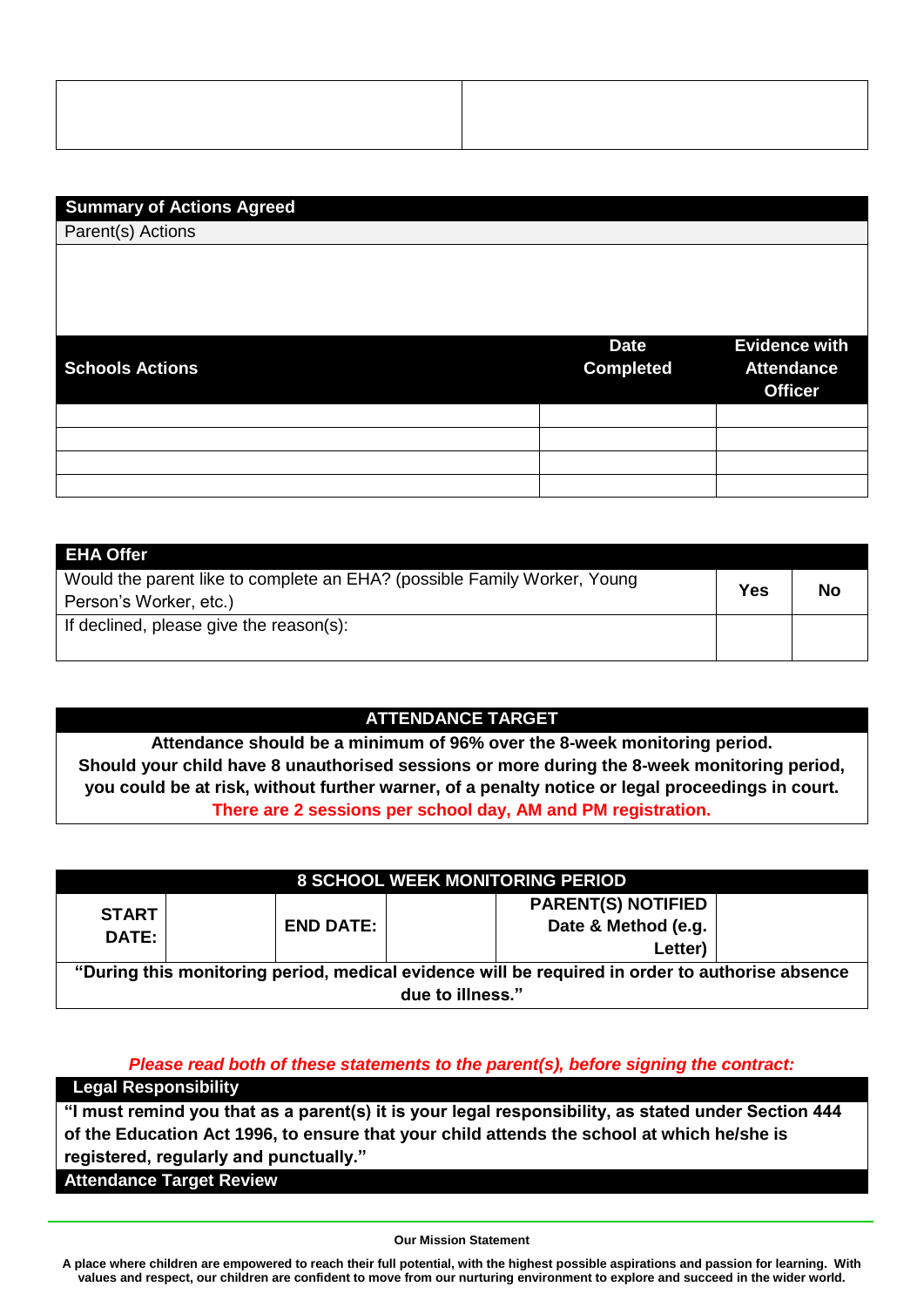**"If the Attendance Target is met, then this contract will be reviewed, If the Attendance Target is not met, then we may extend the monitoring period, or you may be at risk of a Penalty Notice or legal proceedings in Court, this might be without further warning."**

| <b>Staff</b> | Date: | Print |  |
|--------------|-------|-------|--|
| Signature:   |       | Name: |  |

| <b>Parent/Carer</b><br>Signature: | Date: | <b>Print</b><br>Name: |  |
|-----------------------------------|-------|-----------------------|--|
| <b>Parent/Carer</b><br>Signature: | Date: | <b>Print</b><br>Name: |  |
| <b>Parent/Carer</b><br>Signature: | Date: | <b>Print</b><br>Name: |  |

**Our Mission Statement**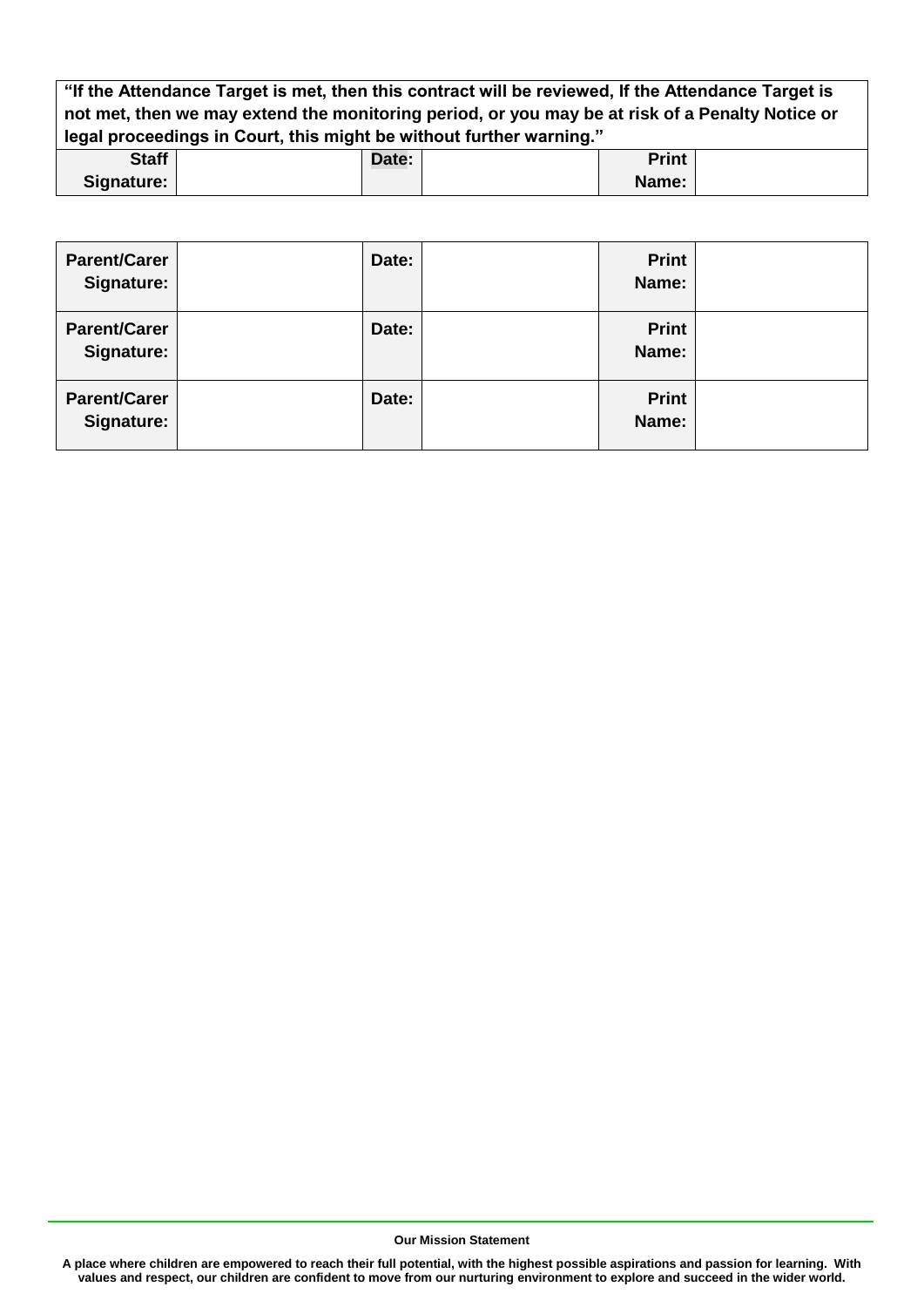# **APPENDIX 5**



#### **Our Mission Statement**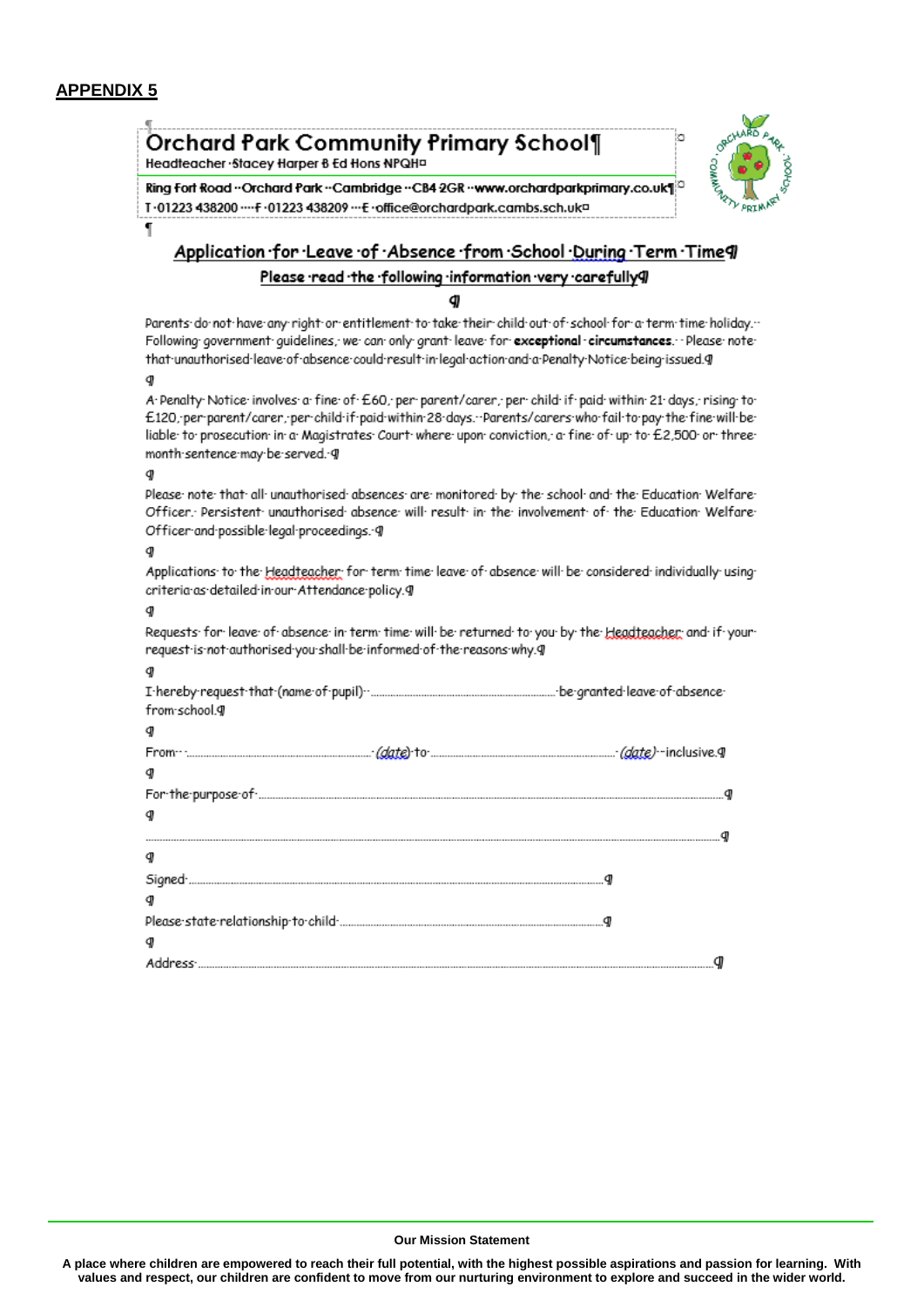# **APPENDIX 6**

# **Suspected Holiday Letter**

| я<br>Orchard Park Community Primary School¶<br>Headteacher - Stacey Harper B Ed Hons NPQHP                                                                                                          |
|-----------------------------------------------------------------------------------------------------------------------------------------------------------------------------------------------------|
| <b>CARLO DECIMIN</b><br>Ring fort Road - Orchard Park - Cambridge - CB4 2GR - www.orchardparkprimary.co.uk<br>T-01223 438200 ···· F-01223 438209 ··· E-office@orchardpark.cambs.sch.uk =            |
| ٦<br>q                                                                                                                                                                                              |
| <b>SUSPECTED HOLIDAY LETTERAT</b>                                                                                                                                                                   |
| g<br>Date¶                                                                                                                                                                                          |
|                                                                                                                                                                                                     |
| Dear RaceptalSalutation>.9<br>☜                                                                                                                                                                     |
| I am writing with regards to <u>RreferredForename</u> >'s absence from school from <date>to<br/><date>.¶</date></date>                                                                              |
| ☜                                                                                                                                                                                                   |
| From information received from other sources, we believe that the absence was due to a<br>family holiday. This means that you have not followed the correct procedure for requesting                |
| leave of absence during term time." Government guidelines indicate that leave of absence can<br>only be granted in exceptional circumstances." We urge that families are truthful regarding         |
| their intentions.9<br>۹g                                                                                                                                                                            |
| We would be grateful if you could confirm the reason for the absence within 7 days of the                                                                                                           |
| date of this letter, so this period can be recorded appropriately on the attendance register.                                                                                                       |
| :However, if the absence was not due to a family holiday and it was due to illness, please                                                                                                          |
| provide-medical-evidence-to-support-this.9<br>٠g                                                                                                                                                    |
| If we do not hear from you within the next 7 days, Creferred Forenome>'s absence will be                                                                                                            |
| recorded·as·'G'-denoting-an-unauthorised-family-holiday.9                                                                                                                                           |
|                                                                                                                                                                                                     |
| - I-must-remind-you-that-as-a-parent(s)-it-is-your-legal-responsibility, as stated-under-Section<br>-444-of-the-Education-Act-1996, to ensure that your child attends the school at which he/she    |
| is registered, regularly and punctually.9                                                                                                                                                           |
| If unauthorised absences are recorded a Penalty Notice can be issued by the Local Authority<br>to each parent/carer in respect of each child who is absent from school. A Penalty Notice            |
| involves a fine of E60, per parent/carer, per child if paid with in 21 days, rising to E120, per                                                                                                    |
| -parent/carer/child-if-paid-within-28-days.…Parents/carers-who-fail-to-pay-the-fine-will-be-liable<br>to prosecution in a Magistrates Court, where upon conviction, a fine of up to £2,500 or three |
| month-sentence-may-be-served.9                                                                                                                                                                      |
| q                                                                                                                                                                                                   |
| Yours∙sincerely,¶                                                                                                                                                                                   |
| Stacey Harper¶                                                                                                                                                                                      |
| Headteacher9                                                                                                                                                                                        |
| 1<br>cc-Education Welfare Officer¶                                                                                                                                                                  |
|                                                                                                                                                                                                     |

Our Mission Statement¶

A place where children are empowered to reach their full potential, with the highest possible aspirations and passion for learning. With<br>| values and respect, our children are confident to move from our nurturing environme

#### **Our Mission Statement**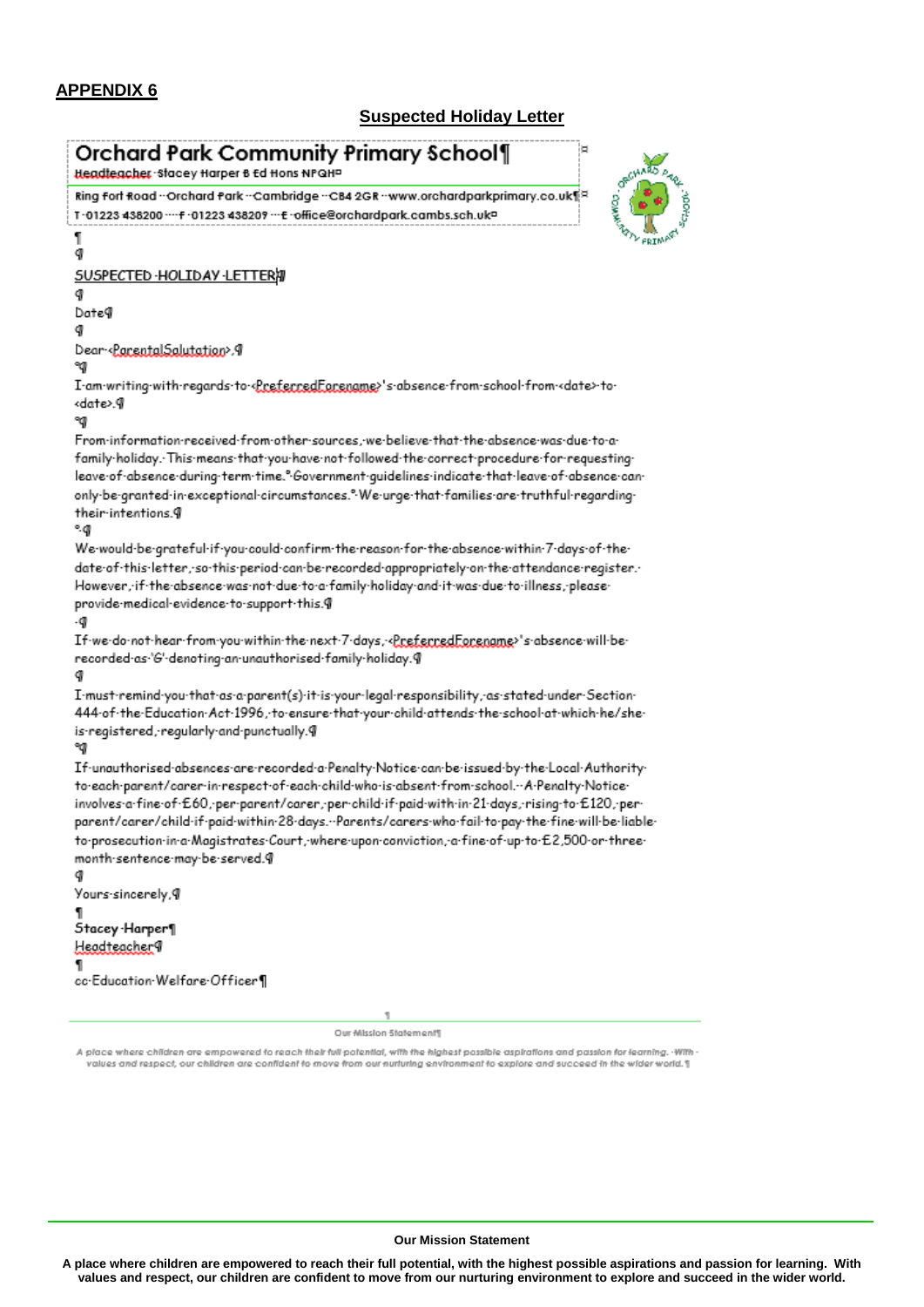# **Orchard Park Community Primary School¶**

Headteacher - Stacey Harper 6 Ed Hons NPQHP

Ring Fort Road - Orchard Park - Cambridge - CB4 2GR - www.orchardparkprimary.co.uk T-01223 438200 ---- F-01223 438209 --- E-office@orchardpark.cambs.sch.uk=



#### TO BE SENT IF CHILD IS 2+ SESSIONS LATE IN ONE WEEK? đ

#### Dear-PARENTAL-SALUTATION, 9 CD

It-has-been-noted-during-our-weekly-attendance-review-that-CHILD'S-NAME-was-latefor school last week on XX occasions and missed XX hours of education. 9

Children-who-arrive-late-are-greatly-disadvantaged-because-they-miss-starting-theday with their peers and the beginning of lessons. Their teacher will not always be-able-to-re-explain-work.g

It is essential that you ensure that your child arrives at school on time to prevent disruption to your child's own learning and that of others. From 8:50am, children begin:responding:to:the:teacher's:marking:from:the:previous:day,:preparing:theirbooks for their maths lesson or completing a start of the day activity (SODA). Being-late-means-that-they-start-the-day-trying-to-catch-up-and-this-is-oftenunsettling.g

The Poppy Gates open at 8:50am every day and class registers are taken promptly at 9:00am."Any child who arrives to school after 9:00am will receive a late mark in the class register with the amount of time they are late being recorded. If a child arrives to school after 9.20am, this will affect their attendance rate percentage, as they were absent at registration. This applies in all cases for being late, including travel delays.9 q

The Education Welfare Officer, Deborah Howard, visits our school reqularly to review our attendance figures. . As part of this, she looks at punctuality and will challenge usas a school if a child shows a pattern of persistent lateness. 9

If you are experiencing difficulties with punctuality and would like to talk to me or Mrs. Bridges-about-supporting-CHILD'S-NAME-getting-to-school-on-time, we would-welcomethe opportunity of meeting with you to discuss this.9

d Yours-sincerely, g đ Stacey·Harperg Headteacher: 9 q cc: Education Welfare Officer¶

Our Mission Statements

A place where children are empowered to reach their full potential, with the highest possible aspirations and passion for learning. -With values and respect, our children are confident to move from our nurturing environment to explore and succeed in the wider world.]

#### **Our Mission Statement**